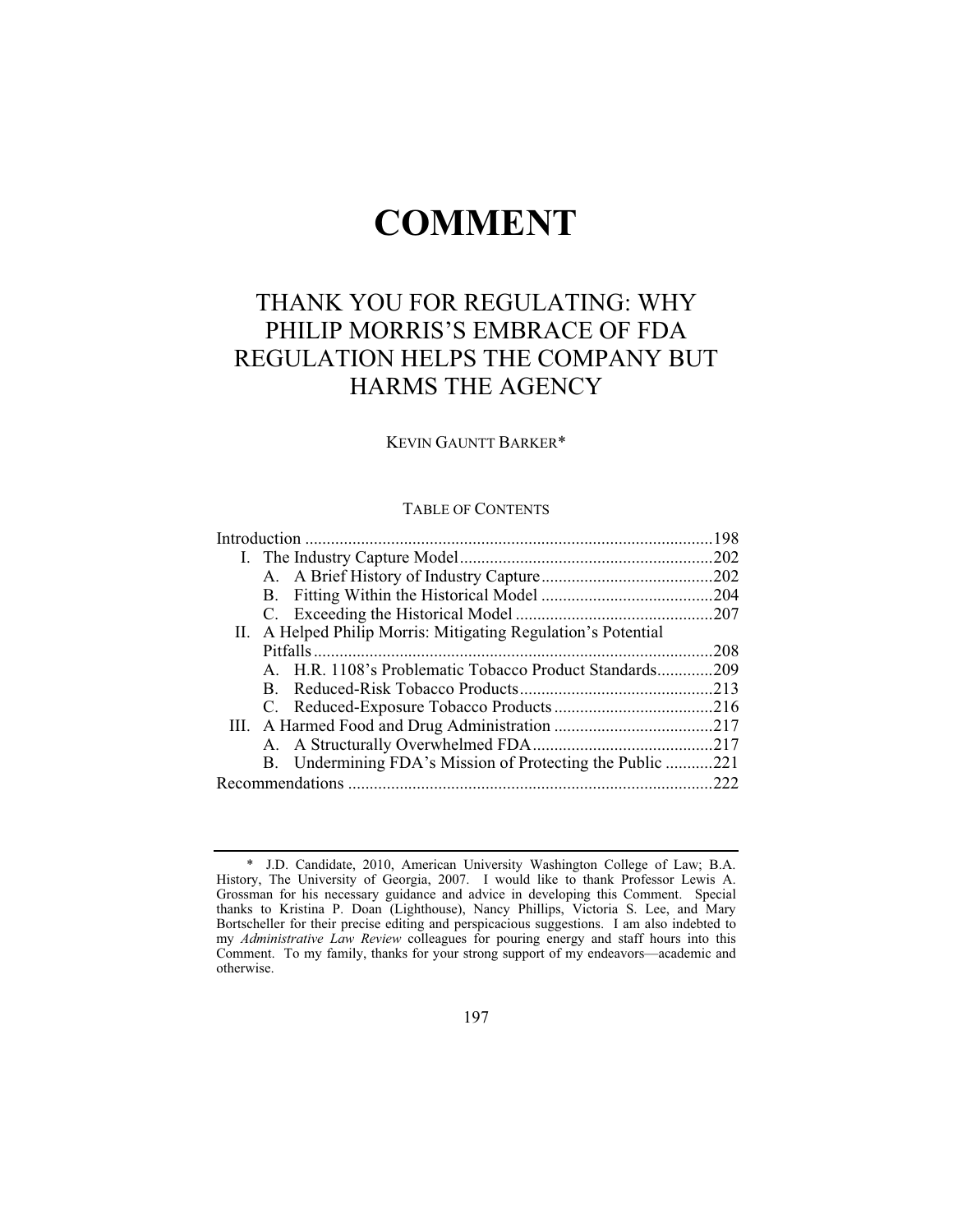In February 2000, Philip Morris USA made a dramatic shift in policy: the company that had taken its war against Food and Drug Administration (FDA) supervision of the tobacco industry all the way to the Supreme Court<sup>1</sup> decided to pursue regulation from the agency.<sup>2</sup> The shift in policy has surprised and confused both supporters and opponents of FDA tobacco regulation,<sup>3</sup> with some public-health advocates opining that Philip Morris has changed its mind about regulation for legitimate reasons,<sup>4</sup> while cynics assert the company is merely acting out of self-interest.<sup>5</sup> The debate has been reignited by the Family Smoking Prevention and Tobacco Control Act (H.R. 1108), the most recent failed legislative attempt to give FDA

 <sup>1.</sup> Philip Morris and other major tobacco companies filed suit in 1997 against the Food and Drug Administration (FDA), claiming that the agency lacked jurisdiction to regulate tobacco products because cigarette manufacturers did not attach therapeutic-benefit claims to their products. The federal district court ruled in FDA's favor, but the Fourth Circuit reversed. The Supreme Court granted certiorari and affirmed the Fourth Circuit decision. *See* FDA v. Brown & Williamson Tobacco Corp., 529 U.S. 120, 129–31, 161 (2000) (holding that Congress had not given FDA the authority to regulate tobacco products).

 <sup>2.</sup> Patricia A. McDaniel & R.E. Malone, *Understanding Philip Morris's Pursuit of U.S. Government Regulation of Tobacco*, 14 TOBACCO CONTROL 193, 193 (2005) (asserting that Philip Morris has been "aggressively pursuing" FDA regulation since 2000); *see also* Legacy Tobacco Documents Library, Privileged & Confidential Annual Meeting 2000— Draft Litigation Points 3 (Feb. 23, 2000) [hereinafter Legacy Tobacco Documents Library], http://legacy.library.ucsf.edu/tid/pxg77a00/pdf (tobacco industry insider memo stating that, although the industry had opposed past FDA regulatory efforts because the agency had treated tobacco like a "medical product," it supported "sensible regulation" that, inter alia, respected adult consumers' right to smoke and guided the industry toward the development of "less risky" products). Soon after the internal decision, the company publicly declared its position. *See* Barry Meier, *Executive Says Philip Morris Is Open to Some Regulation*, N.Y. TIMES, Feb. 29, 2000, at A12 (reporting that Philip Morris is open to "some" government regulation).

 <sup>3.</sup> Samuel Loewenberg, *Smoke Screen: Why Is Philip Morris Supporting FDA Regulation of Cigarettes?*, SLATE, July 25, 2002, http://www.slate.com/id/2068476/ (A veteran tobacco lobbyist for a competitor of Philip Morris stated, "They are impenetrable to me. Their strategy is impenetrable, their positions are impenetrable . . . . I find their positions to be nuts."). One journalist wrote a lengthy magazine article devoted to figuring out why Philip Morris supported regulation, exploring whether a measure could benefit both Philip Morris and the general public. Joe Nocera, *If It's Good for Philip Morris, Can It Also Be Good for Public Health?*, N.Y. TIMES MAG., June 18, 2006, *available at*  http://www.nytimes.com/2006/06/18/magazine/18tobacco.html.

<sup>4</sup>*. See, e.g.*, Loewenberg, *supra* note 3 (reporting that the American Lung Association chief lobbyist, Paul Billings, was initially "cynical," but now believes the company has legitimately altered its policy aims).

 <sup>5.</sup> A longtime tobacco health expert remarked that H.R. 1108 could be renamed the "Marlboro Protection Act." *See The Need for FDA Regulation of Tobacco: Examining S. 625, To Protect the Public Health by Providing the FDA with Certain Authority to Regulate Tobacco Products: Hearing on H.R. 1108 Before the S. Comm. on Health, Educ., Labor, and Pensions*, 110th Cong. 57 (2007) [hereinafter *Senate Hearing*] (statement of Alan Blum, M.D., Director, University of Alabama Center for the Study of Tobacco and Society).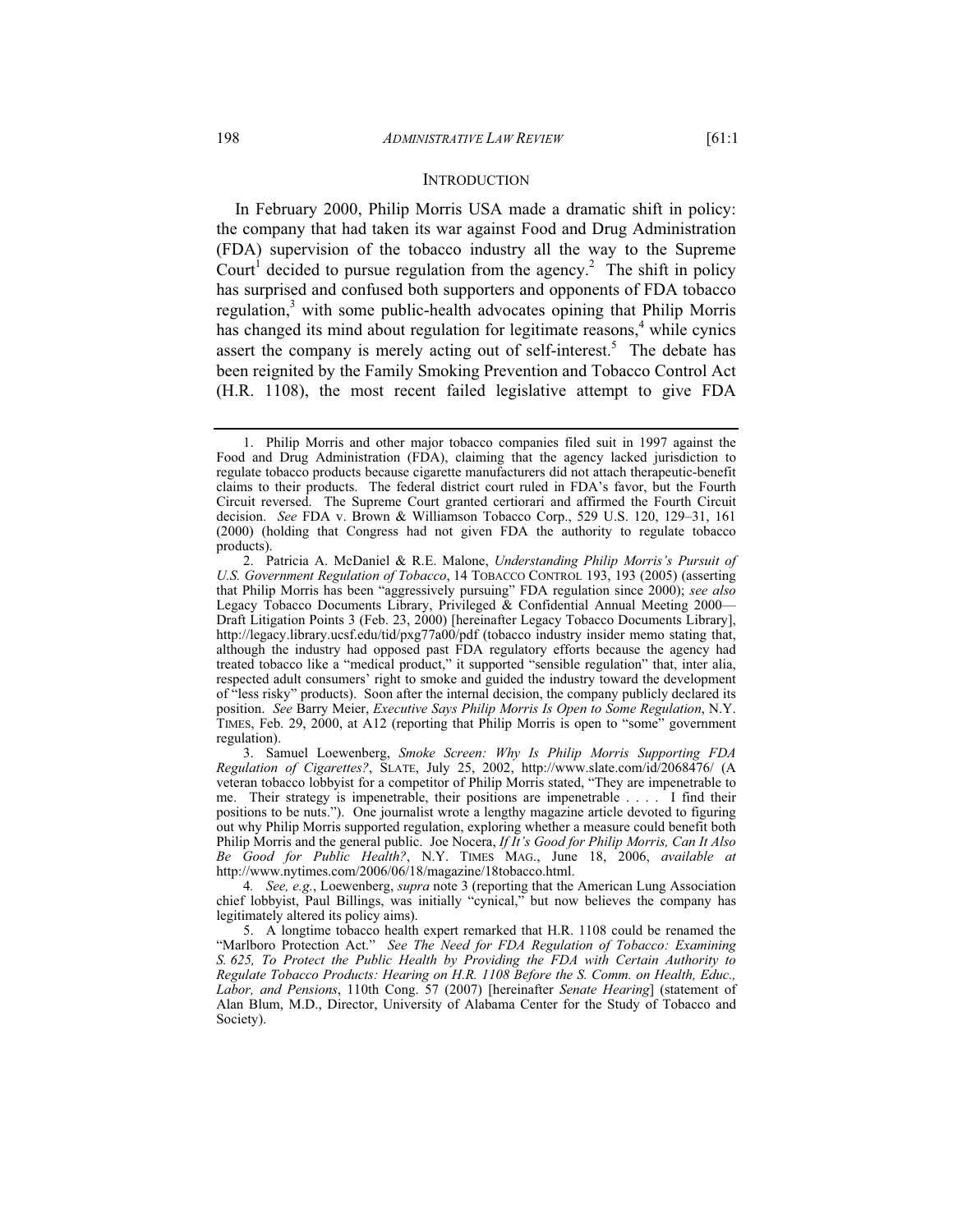regulatory authority over the tobacco industry.<sup>6</sup> Although H.R. 1108 did not become valid law, identical or near-identical legislation is likely to appear in a future session of Congress.<sup>7</sup> Thus, the bill provides a relevant means of examining big business's pursuit and advocacy of regulation.

Big business's clamoring for federal regulation is by no means a recent phenomenon.8 In the late nineteenth century, due to intense public pressure, Congress considered regulating railroads.<sup>9</sup> At first the railroad industry resisted regulation, $10$  but after realizing that it was inevitable, the industry worked fiercely to capture regulation by maximizing benefits and mitigating harms.<sup>11</sup> The plan worked. Congress passed regulatory legislation that actually helped the railroads, while simultaneously satiating the public's appetite for a reined-in industry. $12$ 

10*. See* KOLKO, *supra* note 8, at 17–20 (revealing that after many failed attempts at "self-regulation," industry executives increasingly favored federal regulation).

11*. See id.* at 232–33 (characterizing railroad executives as preempting the public's demand for action by hiding behind railroad-friendly federal regulation and as "relying on the [Interstate Commerce] Commission [(ICC)] as a means of attaining their own ends").

<sup>6.</sup> H.R. 1108, 110th Cong. (as introduced in the House of Representatives, Feb. 15, 2007). *See generally* C. STEPHEN REDHEAD & VANESSA BURROWS, CONG. RESEARCH SERV., FDA REGULATION OF TOBACCO PRODUCTS: A POLICY AND LEGAL ANALYSIS (2007), *available at* http://www.nationalaglawcenter.org/assets/crs/RL32619.pdf (detailing the litany of tobacco-industry regulation bills proposed since 2000).

<sup>7.</sup> The 110th Congress's H.R. 1108 was simply a reintroduction of bills introduced in previous Congresses; the legislation was first introduced in the 108th Congress. REDHEAD & BURROWS, *supra* note 6, summary. Further, the FDA tobacco bills that have been introduced since the 107th Congress—and gained legislative momentum—have been either identical or very similar in content to each other and H.R. 1108. *Id.* at 19–20. Even though a future bill may well be a carbon copy of H.R. 1108, bills are assigned a different number if reintroduced in a different session of Congress. *See* GOVTRACK.US, http://www.govtrack.us/congress/bill.xpd?bill=h110-1108 (last visited Feb. 20, 2009) (explaining that congressional members often reintroduce old legislation, which is renumbered for the new congressional session).

 <sup>8.</sup> Nineteenth-century railroad executives, for example, were instrumental in Congress's passage of legislation authorizing federal regulation of the industry. *See generally* GABRIEL KOLKO, RAILROADS AND REGULATION: 1877–1916 (1965). Contemporary examples of the big-business push for regulation include the Alliance of Automobile Manufacturers' advocacy of government-raised fuel efficiency standards and the Mortgage Bankers Association's advocacy of federal control over predatory lending. *See* Eric Lipton & Gardiner Harris, *In Turnaround, Industries Seek U.S. Regulations*, **NYTIMES.COM**, **Sept.** 16, 2007, http://www.nytimes.com/2007/09/16/washington/16regulate.html (observing the phenomenon of the push for regulation by "some of the nation's biggest industries" and expounding the self-interests dictating this advocacy).

<sup>9</sup>*. See* RICHARD D. STONE, THE INTERSTATE COMMERCE COMMISSION AND THE RAILROAD INDUSTRY: A HISTORY OF REGULATORY POLICY 4 (1991) (noting that united Populist farmers led the initial push to regulate railroads).

<sup>12</sup>*. See id.* at 44 (concluding that while the ICC bill was "conservative," the public saw it as "radical").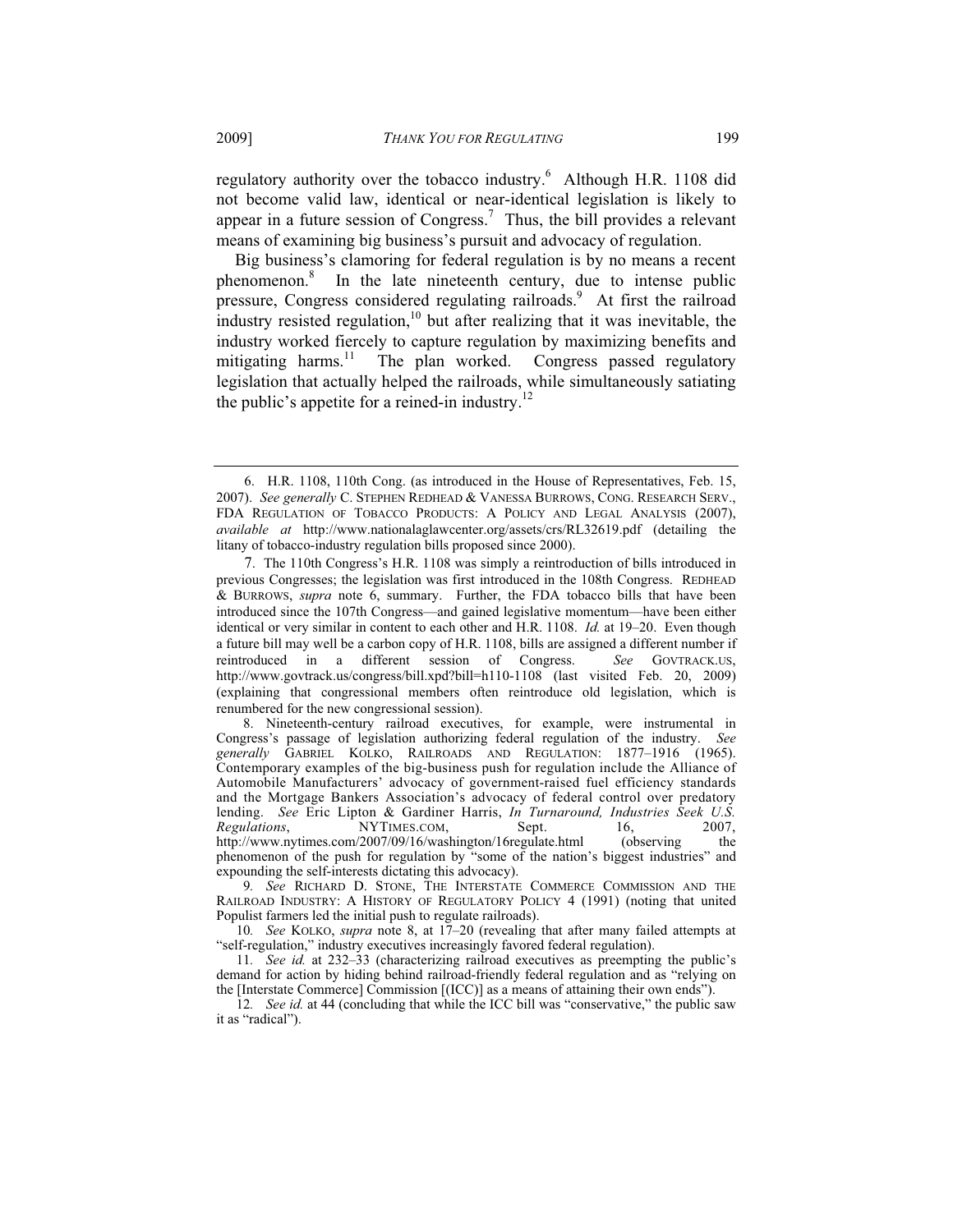The railroad case informs the present debate: Philip Morris, a long time opponent of FDA regulation, $^{13}$  has acquiesced to federal oversight but only after working closely with Congress for years on the specifics of tobaccoindustry regulation.<sup>14</sup> H.R. 1108 appears to be a comprehensive, FDAempowering bill that revolutionizes the nation's tobacco policy. Upon closer look, however, the legislation contains crucial industry-lobbied compromises<sup>15</sup> that would give Philip Morris the benefits of regulation, while allowing the company to mitigate disadvantages.<sup>16</sup>

H.R. 1108 grants FDA "certain authority" to regulate the tobacco industry.<sup>17</sup> Of particular importance, the bill provides the following: (1) it gives FDA the authority to regulate the composition of cigarettes, $18$  but reserves to Congress the right to ban cigarettes or to eliminate nicotine as a cigarette constituent;<sup>19</sup> (2) it provides for "modified" tobacco products,<sup>20</sup>

18*. See id.* § 907(a) (establishing general tobacco product standards).

19*. Id.* § 907(d)(3)(A)–(B).

 20. H.R. 1108 and the tobacco industry use *modified* rather than *reduced*. Since *modified risk* must mean either reduced or increased risk (and the bill certainly does not

 <sup>13.</sup> For the full procedural history of the challenges to FDA regulation of tobacco products, see Coyne Beahm, Inc. v. FDA, 966 F. Supp. 1374 (M.D.N.C. 1997), Brown & Williamson Tobacco Corp. v. FDA, 153 F.3d 155 (4th Cir. 1998), and FDA v. Brown & Williamson Tobacco Corp., 529 U.S. 120 (2000).

 <sup>14.</sup> For example, a 2000 draft of the bill eliminated federal preemption of potential state tort claim damages, which was one of Philip Morris's "requirements" for supporting FDA regulation. John Scruggs, Philip Morris's chief lobbyist at the time, manifested his stiff opposition to such a provision. In reporting to his Philip Morris colleagues, Scruggs said, "I took the opportunity to 'fall on my sword' and made it very clear [to congressional staff members] that we would do everything in our power to kill this bill and any other bill that contain[ed] such a provision." McDaniel & Malone, *supra* note 2, at 194–95.

 <sup>15.</sup> As two congressional analysts note, "H.R. 1108 . . . represents an attempt to balance the competing interests of Philip Morris and leading anti-tobacco groups." REDHEAD & BURROWS, *supra* note 6, at 20. Philip Morris has intensely lobbied Congress concerning FDA regulation for years, and some of the compromises in H.R. 1108 might have been drafted by the industry. *Id.* at 194. Representatives from Philip Morris in the past have "worked with legislators, meeting with staff to explain [Philip Morris]'s views, helping to write legislation, and lobbying on behalf of [FDA regulatory] legislation [Philip Morris] supported." *Id.* at 195. When Republicans proved difficult to win over because of their ideological opposition to increased government regulation, Philip Morris representatives used polls showing that suburban swing voters—whose support was key to maintaining a Republican majority in Congress—favored FDA regulation of tobacco. Philip Morris even tried to hide its support for two early FDA regulation bills—publicly criticizing the legislation while privately rallying support—in order to "avoid the impression that it was dictating terms to Congress." *Id.* at 194–95.

<sup>16</sup>*. See Regarding "H.R. 1108, Family Smoking Prevention and Tobacco Control Act": Hearing Before the Subcomm. on Health of the H. Comm. on Energy and Commerce*, 110th Cong. 7 (2007) (submission of Alan Blum, M.D., Director, The University of Alabama Center for the Study of Tobacco and Society), *available at* http://energycommerce.house.gov/cmte\_mtgs/110-he-hrg.100307.HR\_1108.Tobacco.shtml (follow Alan Blum, M.D. hyperlink) (declaring that "[t]his bill is a godsend for Philip Morris").

<sup>17</sup>*. See* H.R. 1108, 110th Cong. (as introduced in the House of Representatives, Feb. 15, 2007).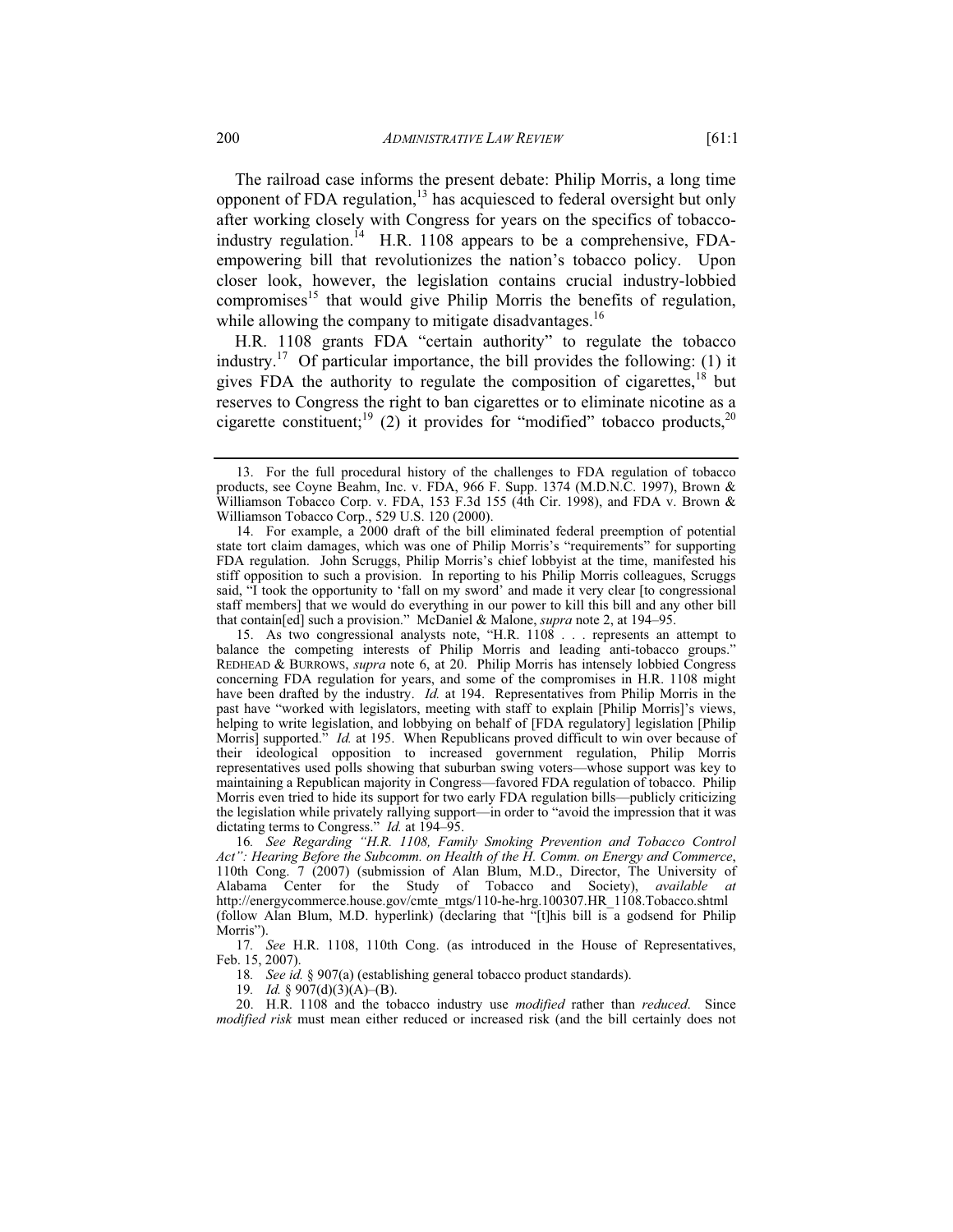mandating that FDA promulgate standards for reduced-risk cigarettes within two years<sup>21</sup> and allowing FDA to sanction cigarettes as having a "reduced exposure" to one or more cigarette substances;  $^{22}$  (3) it gives FDA the power to limit tobacco-product advertising to the extent permitted by the First Amendment;<sup>23</sup> (4) it requires FDA to ban artificial flavorings from cigarettes within three months but explicitly exempts menthol;<sup>24</sup> and (5) it prevents FDA from raising the cigarette-buying age above eighteen.<sup>25</sup>

While H.R. 1108's public-health benefits are unclear,  $26$  what is more disturbing is that the bill's provisions might wreck an already-embattled  $FDA<sup>27</sup>$  H.R. 1108 would logistically burden the agency<sup>28</sup> and potentially

25. H.R. 1108  $\S$  906(d)(3)(A)(ii). If the buying age were raised to nineteen, then almost no high-school students could purchase cigarettes; a tobacco researcher explains that it is generally understood that raising the permissible buying age is important for "getting cigarettes out of high schools." *Senate Hearing*, *supra* note 5, at 158 (prepared statement of Anne Landman, Tobacco Document Research and Consulting).

26*. Compare Senate Hearing*, *supra* note 5, at 163 (prepared statement of Michael Siegel, M.D., M.P.H., Professor, Social and Behavioral Sciences Department, Boston University School of Public Health) ("The one thing you will never hear the supporters of this legislation do is estimate the number of lives they think this legislation will save. All they can do is talk about 'countless' lives being saved. And they are *quite correct*. The lives are countless. You cannot count them because they do not exist."), *and* Statement of FDA Commissioner Andrew C. von Eschenbach, M.D., Oct. 3, 2007, http://www.fda.gov/ola/2007/tobacco100307.html (warning that H.R. 1108 might cause the public to believe that cigarettes are safe and may encourage smoking), *with Senate Hearing*, *supra* note 5, at 105 (letter from David A. Kessler, M.D., former FDA Commissioner) (endorsing H.R. 1108 without discussing specific provisions and stating that it "is a strong bill and would significantly advance the public health").

 27. FDA currently faces accusations of industry capture. For example, a 2007 Institute of Medicine report criticized FDA's focus on the *speed* of drug approval (which favors the pharmaceutical industry), finding that FDA was not concerned enough with drug *safety* (which protects the public). *See* BOARD ON POPULATION HEALTH AND PUBLIC HEALTH PRACTICE, THE FUTURE OF DRUG SAFETY: PROMOTING AND PROTECTING THE HEALTH OF THE PUBLIC 97–98 (2007), *available at* http://books.nap.edu/openbook.php?record\_id=11750&page=97 (describing the undesirable effects of the Prescription Drug User Fee Act on FDA).

28*.* Commissioner von Eschenbach writes,

Were H.R. 1108 enacted, FDA would need to create an entirely new "tobacco center" to implement the detailed program created by the bill.

By far, the most important and daunting challenge would be to develop the expertise

contemplate increased-risk cigarettes), this is a semantical distinction that is potentially confusing for the reader. Accordingly, I will use *reduced* rather than *modified*. H.R. 1108 concedes this point in the bill's definitions. *Id.* § 911(b)(1).

<sup>21</sup>*. Id.* § 911(*l*).

<sup>22</sup>*. Id.* § 911(g)(2).

<sup>23</sup>*. Id.* § 906(d)(1).

<sup>24</sup>*. Id.* § 907(a)(1)(A). A cottage industry of criticism has developed around the bill's exemption of menthol from an otherwise exhaustive list of banned flavorings. Studies have suggested (but have not proved) that menthol may increase incidents of disease and makes quitting more difficult. Additionally, African-American smokers overwhelmingly choose menthol cigarettes. *See* Stephanie Saul, *Cigarette Bill Treats Menthol with Leniency*, N.Y.<br>TIMES, May 13, 2008, at A15, *available at* TIMES, May 13, 2008, at A15, *available at* http://www.nytimes.com/2008/05/13/business/13menthol.html.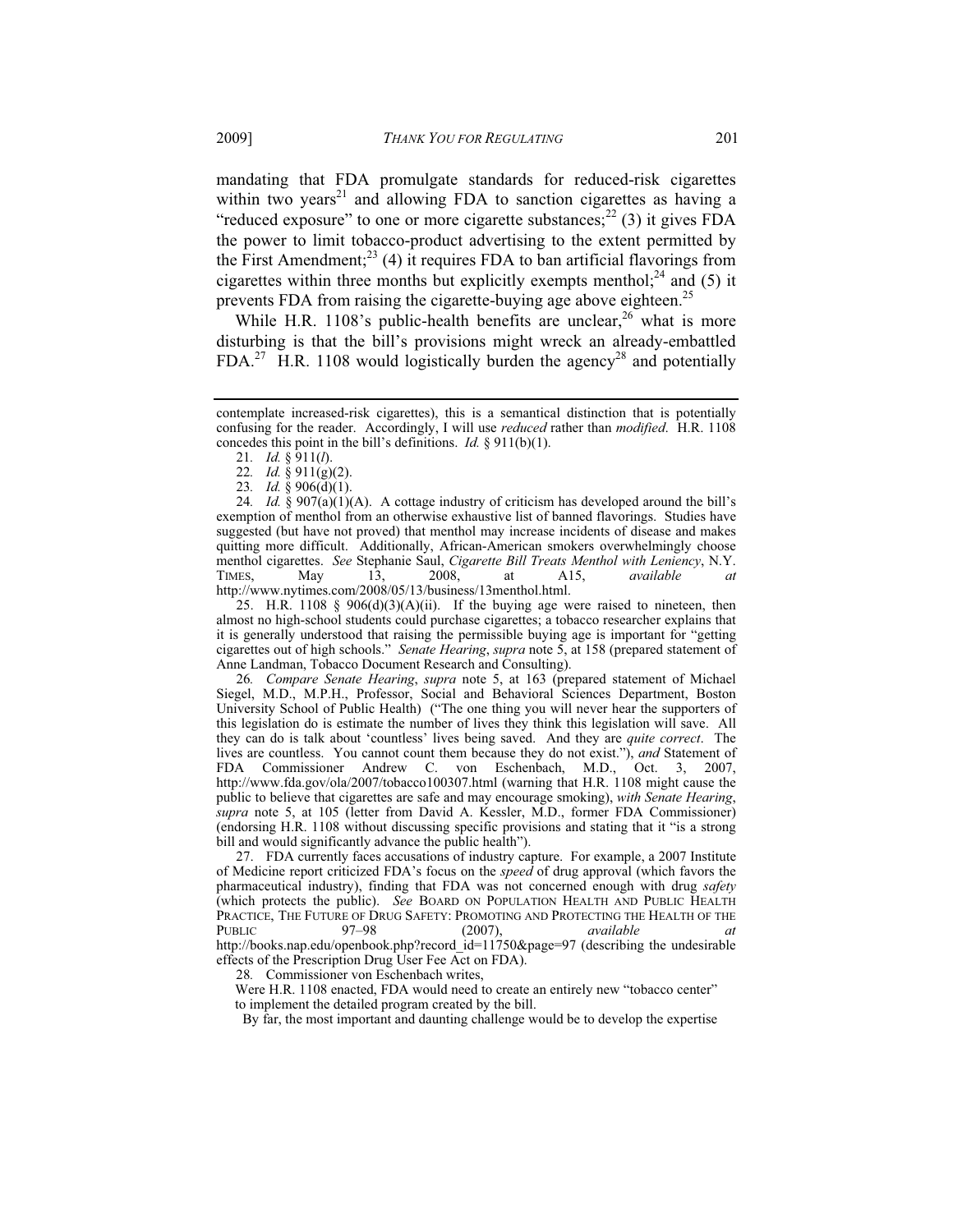render FDA an unwilling participant in Philip Morris's public-relations move.<sup>29</sup>

This Comment argues that H.R. 1108 is the latest example of big business capturing regulation. Part I describes the history of industry capture<sup>30</sup> and explains why Philip Morris's embrace of FDA regulation both fits within the historical model and potentially exceeds precedent by giving the company a relative advantage over its competitors. Part II analyzes key compromises in H.R. 1108 that would enable Philip Morris to mitigate the disadvantages of federal regulation. This Part evaluates the bill's tobacco-product standards, which would allow Philip Morris to frustrate FDA regulatory efforts, $31$  and the reduced-risk and reducedexposure cigarette provisions, which could revolutionize the American tobacco industry.<sup>32</sup> Part III argues that compromise-laden legislation would structurally burden FDA and undermine its mission of protecting the public health. Ultimately, this Comment advises Congress to refrain from authorizing tobacco-industry regulation—at least until it can pass legislation without heavy industry influence—and adopt more direct, effective means of curtailing tobacco consumption.

## I. THE INDUSTRY CAPTURE MODEL

## *A. A Brief History of Industry Capture*

The popular assumption is that industry always opposes government regulation. $33$  Such a conceptualization imagines government regulatory

necessary to carry out the functions called for by this bill. FDA does not have expertise regarding customarily marketed tobacco products and, therefore, would have to establish an entirely new program and hire new experts. Creating the appropriate organizational structure and hiring experts in the field of tobacco control and related sciences and other experts needed to staff the program at every level is considerably more challenging than simply filling identified vacancies in an existing program.

Von Eschenbach, *supra* note 26. *See generally* Peter Barton Hutt, *The State of Science at the Food and Drug Administration*, 60 ADMIN. L. REV. 431 (2008) (detailing how FDA is currently scientifically and structurally overwhelmed).

<sup>29</sup>*. See* McDaniel & Malone, *supra* note 2, at 197 (positing that Philip Morris views FDA regulation as a means to improve the company's "unfavorable" public image).

 <sup>30.</sup> Industry capture describes both authorizing legislation that favors big business (addressed in this Comment) and the favorable implementation of regulation. For a technical, theoretical discussion of both phenomena, see BARRY M. MITNICK, THE POLITICAL ECONOMY OF REGULATION: CREATING, DESIGNING, AND REMOVING REGULATORY FORMS 206–42 (1980).

<sup>31</sup>*. See generally* H.R. 1108, 110th Cong. § 907 (as introduced in the House of Representatives, Feb. 15, 2007) (stating the tobacco-product standards); *id.* § 912 (establishing the judicial review provision).

<sup>32</sup>*. See generally id.* § 911 (regulating "modified risk tobacco products").

<sup>33</sup>*. See* KOLKO, *supra* note 8, at 6 (arguing, in the context of the railroad industry, that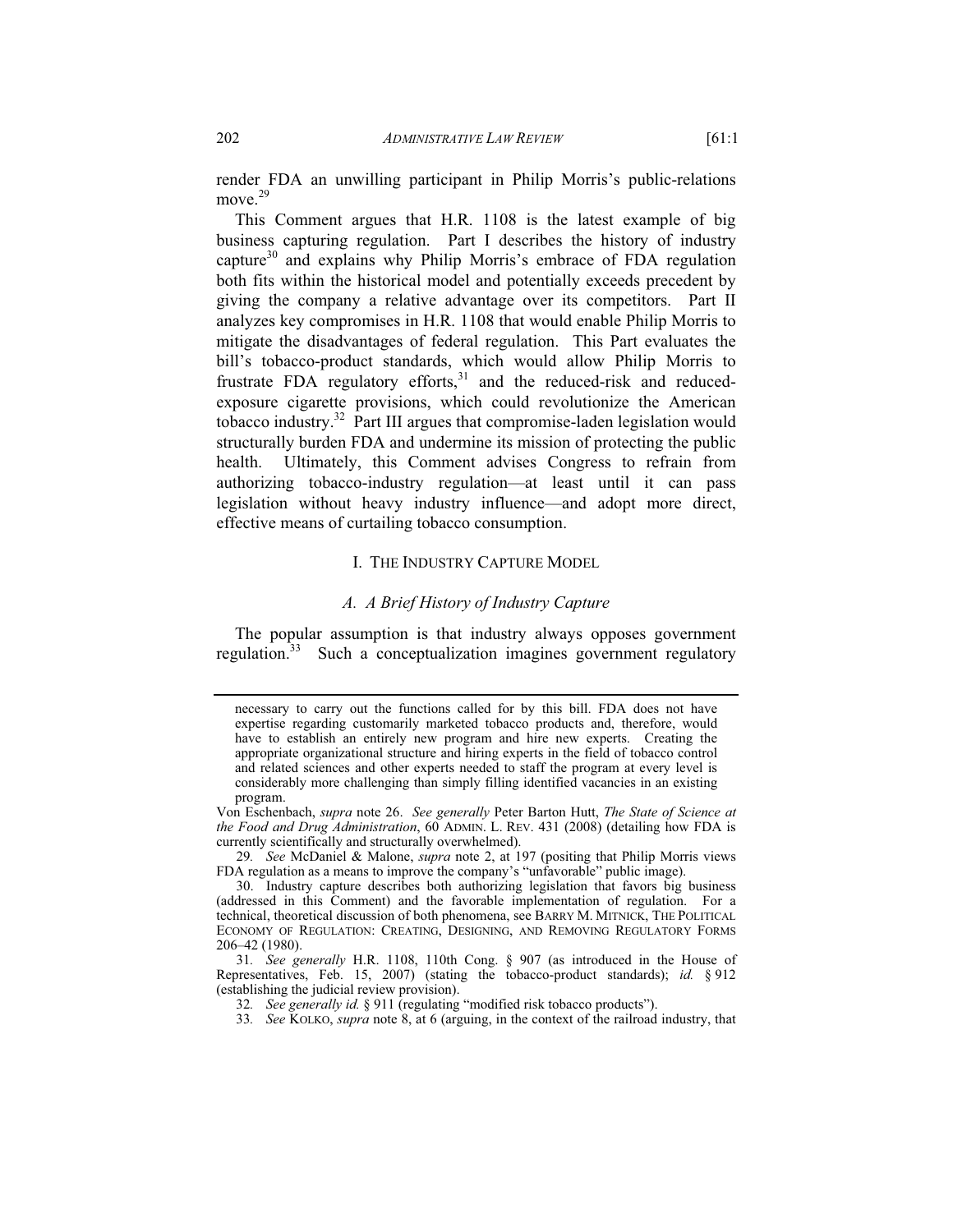bodies as manifestations of public outrage, constraining the avaricious business practices of regulation-leery corporations.<sup>34</sup> History, however, disproves this assumption.<sup>35</sup>

The modern regulatory state was ushered in by the creation of the Interstate Commerce Commission (ICC) in 1887.<sup>36</sup> Nineteenth-century farmers and shippers were angry at inconsistent and seemingly arbitrary railroad freight charges; $37$  Congress responded by authorizing ICC to regulate the industry and homogenize inequitable freight prices.<sup>38</sup> For decades misguided historians depicted the chartering of ICC as a public victory, accomplished despite industry opposition.39

In reality, railroad barons had supported regulation for years, always agreeing to the general principle of regulation, despite disagreeing on legislative details.<sup>40</sup> The industry realized that regulation was inevitable,<sup>41</sup> as political pressure was too acute for Congress to remain inactive.<sup>42</sup> Further, railroad leaders slowly understood that federal regulation might have benefits. $43$  They believed that ICC regulation would signal an intra-

37*. Id.* at 3–4.

39*. See* KOLKO, *supra* note 8, at 6 (describing this historical depiction and noting the role the railroad industry played in the movement for federal regulation). Kolko's thesis that railroads were instrumental in achieving regulation and that the ICC in turn benefitted the industry, while controversial and provocative when published, has gained critical acceptance. *See, e.g.*, George W. Hilton, *The Consistency of the Interstate Commerce Act*, 9 J.L. & ECON. 87, 105 (1966) (praising Kolko's work); *see also* George J. Stigler, *The Theory of Economic Regulation*, 2 BELL J. ECON.&MGMT. SCI. 3, 17 (1971) ("So many economists . . . have denounced the ICC for its pro-railroad policies that this has become a cliché of the literature."); *cf.* STONE, *supra* note 9, at 5–6 ("There is some indication that Kolko may be correct in that some, if not all, of the railroads thought that regulation would be beneficial to them in controlling competition by eliminating rate differences among railroads.").

40. KOLKO, *supra* note 8, at 3.

41*. See id.* at 232 (asserting that the industry's push was a means of preempting lessfriendly regulation and describing federal regulation as a "safe shield"); *see also* STONE, *supra* note 9, at 5 ("[F]ederal regulation of the railroads was in the offing, as many groups in the country were pushing for it.").

42*. See* Hilton, *supra* note 39, at 87 (explaining that ICC's formation was in response to "widespread dissatisfaction" with the railroad industry).

 43. Railroads tried many times to self-organize and establish rules to protect their collective interests, including attempts to collude on prices and to pool incomes in order to defuse price wars. *Id.* at 87–90. Since each attempt failed, executives increasingly believed that only the federal government could structure the industry in a manner that was not selfdefeating. *See* KOLKO, *supra* note 8, at 10–11, 14, 18–19 (describing failed pooling efforts

scholars have reflexively concluded that industry opposes regulation).

<sup>34</sup>*. See id.* at 2 (explaining that many historians imagined a federal government "redirect[ing] the balance of economic power on behalf of the public").

<sup>35</sup>*. See* GEORGE J. STIGLER, *The Theory of Economic Regulation*, *in* THE CITIZEN AND THE STATE 114 (1975) (claiming that as a rule, *industry* acquires the regulation which then chiefly benefits the industry).

<sup>36</sup>*. See* STONE, *supra* note 9, at 6 (describing the creation of ICC to oversee the Act to Regulate Commerce).

<sup>38</sup>*. Id.* at 6.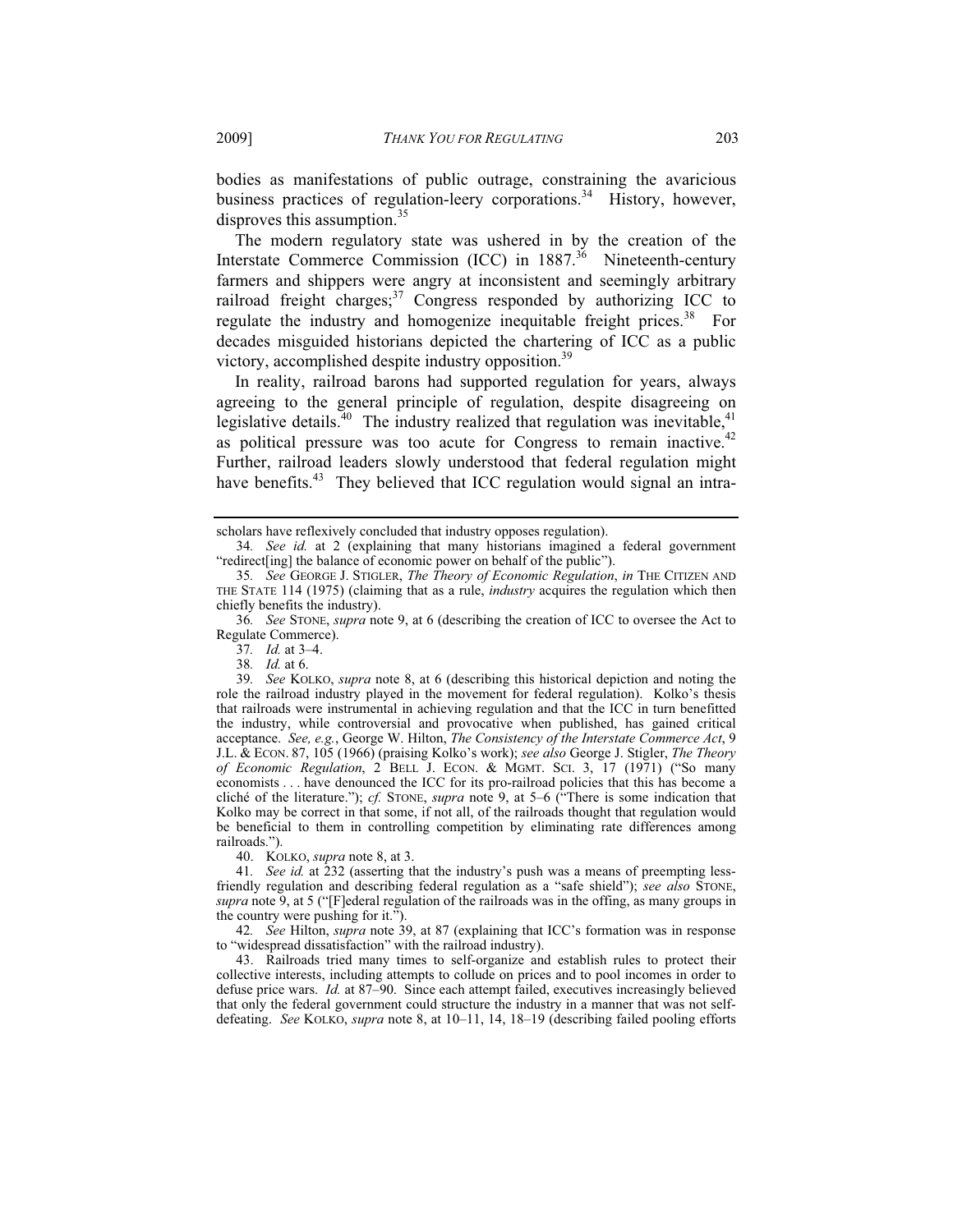industry ceasefire in the profit-crippling rate wars, alleviate public distrust of the railroad brand, and—most importantly—that the politicallyconnected industry would be able to stifle ICC measures that harmed railroad interests.<sup>44</sup> Indeed, one railroad company's president only partially exaggerated when he asserted that the enabling legislation itself was irrelevant: what truly counted was how it worked in practice.<sup>45</sup>

## *B. Fitting Within the Historical Model*

Public opinion of tobacco companies fell sharply in the 1990s.<sup>46</sup> In 1994, tobacco executives swore before Congress that cigarettes were not addictive and would not admit that cigarettes caused lung cancer.<sup>47</sup> That same year Mississippi filed a \$940 million lawsuit against the major cigarette companies.<sup>48</sup> In 1996, FDA tried to regulate cigarettes as drugdelivery devices, claiming that tobacco companies manipulated the way cigarettes delivered nicotine, resulting in higher nicotine yields which caused smokers to become more addicted.<sup>49</sup> In 1998, the four major

which led the industry to turn to the government for "salvation").

<sup>44</sup>*. See* KOLKO, *supra* note 8, at 15, 37 (describing the industry's hope of limiting harmful regulation, while leading the public to think much had been accomplished); *cf.* THOM HARTMANN, UNEQUAL PROTECTION: THE RISE OF CORPORATE DOMINANCE AND THE THEFT OF HUMAN RIGHTS 161–62 (2002) (quoting disenchanted Reagan-era regulators as saying that the supreme industry feat would be to attain new regulation that is perceived as meaningful, but in fact applied by a captive agency).

 <sup>45.</sup> KOLKO, *supra* note 8, at 37 (quoting railroad president Charles Adams, Jr., "In the hands of the right men, any bill would produce the desired results").

<sup>46</sup>*. Compare* Sarah Smith, *America's Most Admired Corporations*, FORTUNE, Jan. 29, 1990, at 58 (ranking Philip Morris as the second most admired corporation), *with* Edward A. Robinson, *America's Most Admired Companies*, FORTUNE, Mar. 3, 1997, at 68 (dropping Philip Morris to 147th on that year's list).

<sup>47</sup>*. See, e.g.*, *Oversight Hearing on Tobacco Products*, *Before the Subcomm. on Health and the Env't of the H. Comm. on Energy and Commerce*, 103d Cong. 66, 68 (1994), *available at* http://tobaccodocuments.org/pm/2031195199-5455.html (William Campbell, then-president of Philip Morris USA, stated in response to the question of whether cigarette smoking caused lung cancer, "We don't know what causes cancer right now." Jim Johnston, then-Chairman and CEO of R.J. Reynolds, stated in response to the same question, "It may."). In the same hearing, six major tobacco companies' executives denied that nicotine was addictive. *Id.* at 78–79. A Philip Morris spokesman concedes that such miscalculations were largely responsible for the public's increasingly negative appraisal of Big Tobacco. For a candid discussion of industry mistakes, see Steven C. Parrish, *Bridging the Divide: A Shared Interest in a Coherent National Tobacco Policy*, 3 YALE J. HEALTH POL'Y L. & ETHICS 109, 109–12 (2002).

 <sup>48.</sup> The suit settled in 1997 for more than \$3 billion. *Tobacco Industry Settles Mississippi Lawsuit: Florida Also Makes Settlement Offer*, CNN.COM, July 3, 1997, http://www.cnn.com/US/9707/03/tobacco/index.html. For a behind-the-scenes look at the lawsuit, see Peter J. Boyer, *The Bribe: How the Mississippi Lawyer Who Brought Down Big Tobacco Overstepped*, NEW YORKER, May 19, 2008, at 44, *available at* http://www.newyorker.com/reporting/2008/05/19/080519fa\_fact\_boyer.

<sup>49</sup>*. See* David A. Kessler et al., *The Food and Drug Administration's Regulation of Tobacco Products*, 335 NEW ENG. J. MED. 988, 988–89 (1996) (justifying FDA's regulatory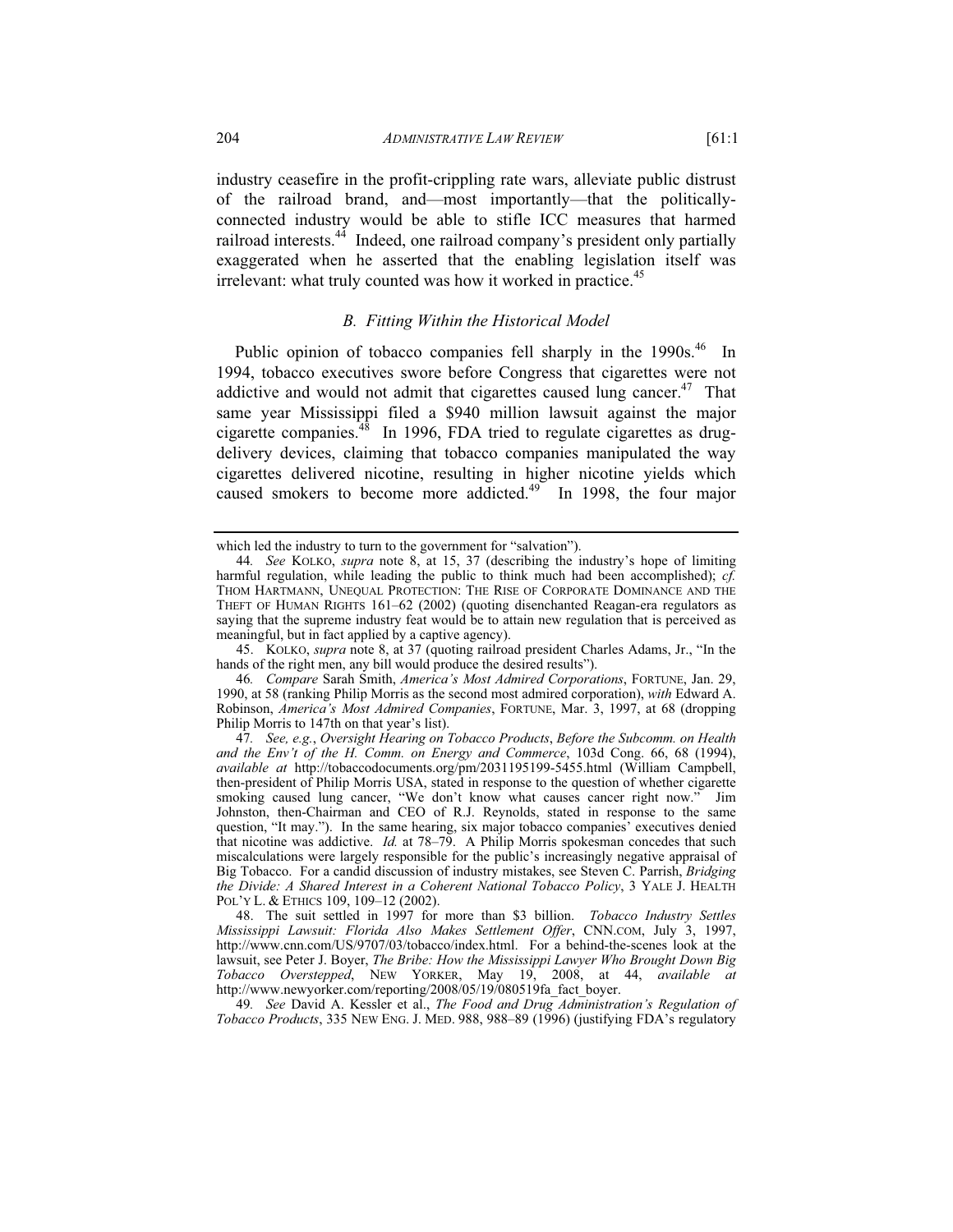tobacco companies executed the Master Settlement Agreement (MSA) with forty-six states and six U.S. territories for \$206 billion.<sup>50</sup> The otherwise disastrous decade for the industry culminated with a victory, as the major cigarette manufacturers jointly contested FDA's assumption of regulatory authority.<sup>51</sup> After years of litigation, the Supreme Court ruled that the agency had exceeded its statutory limits, as Congress had previously considered and rejected giving FDA the authority to regulate tobacco. $52$ 

In response to mounting public disapproval<sup>53</sup> and falling stock prices.<sup>54</sup> Philip Morris sought to recover from the decade of negative publicity and reclaim its place as a respected American company.55 Philip Morris USA rebranded itself under the corporate conglomerate name "Altria Group."<sup>56</sup> The company also began airing antismoking television commercials,  $57$ while admitting that cigarettes were addictive and caused cancer.<sup>58</sup> And even before the Supreme Court ruled that FDA had overstepped its statutory bounds, Philip Morris decided to support "sensible" regulation from the agency.<sup>59</sup> In fact, just as federal oversight of the railroad industry

51*. See* FDA v. Brown & Williamson Tobacco Corp., 529 U.S. 120, 120, 161 (2000) (rejecting FDA authority to regulate tobacco products in light of the Federal Food, Drug, and Cosmetic Act (FDCA) and other tobacco-specific legislation).

52*. Id.* at 161.

53*. See supra* note 46 and accompanying text (tracking Phillip Morris's declining reputation).

54*. See* John A. Byrne, *Philip Morris: Inside America's Most Reviled Company*, BUSINESSWEEK.COM, Nov. 29, 1999, http://www.businessweek.com/1999/99\_48/b3657003.htm (noting that the company's stock value fell \$83.2 billion in 1998–1999 alone).

56*. See id.* (describing the name change as an "[i]mage enhancement").

58*. See* Parrish, *supra* note 47, at 114 (indicating that Philip Morris adopted a policy to clarify these effects of cigarette smoking).

59. The first evidence of the company's support for regulation appeared in February

assumption under this theory); *see also* PETER BARTON HUTT, RICHARD A. MERRILL & LEWIS A. GROSSMAN, FOOD AND DRUG LAW 80 (3d ed. 2007) (affirming that documents released in 1990s litigation suggested the industry's intentional manipulation of nicotine to "satisfy" customers' addictions).

<sup>50</sup>*. See generally* Alison Frankel, *After the Smoke Cleared: The Inside Story of Big Tobacco's \$206 Billion Settlement*, AM. LAW., Jan.–Feb. 1999, at 48 (describing the agreement between states that had not previously reached settlement agreements with the tobacco companies). The Master Settlement Agreement (MSA), initially assumed to be a windfall for public health, has padded state coffers more than it has curbed smoking rates. *See Senate Hearing*, *supra* note 5, at 80 (testimony of Alan Blum, M.D.) (claiming that state officials "squandered" MSA money); *see also* McDaniel & Malone, *supra* note 2, at 198 (arguing that the MSA created "perverse incentives" for states, since state income from the MSA depends on continued tobacco sales).

<sup>55</sup>*. See* McDaniel & Malone, *supra* note 2, at 194 (noting that seeking regulation was part of a larger plan to be viewed as a "normal" and "legitimate" corporation to assure "continued success").

 <sup>57.</sup> Although required by the MSA, antismoking efforts have boosted Philip Morris's corporate reputation. *See Senate Hearing*, *supra* note 5, at 87–88 (testimony of Alan Blum, M.D.) (relating that Philip Morris has attracted college talent because students believe the company helps people quit smoking).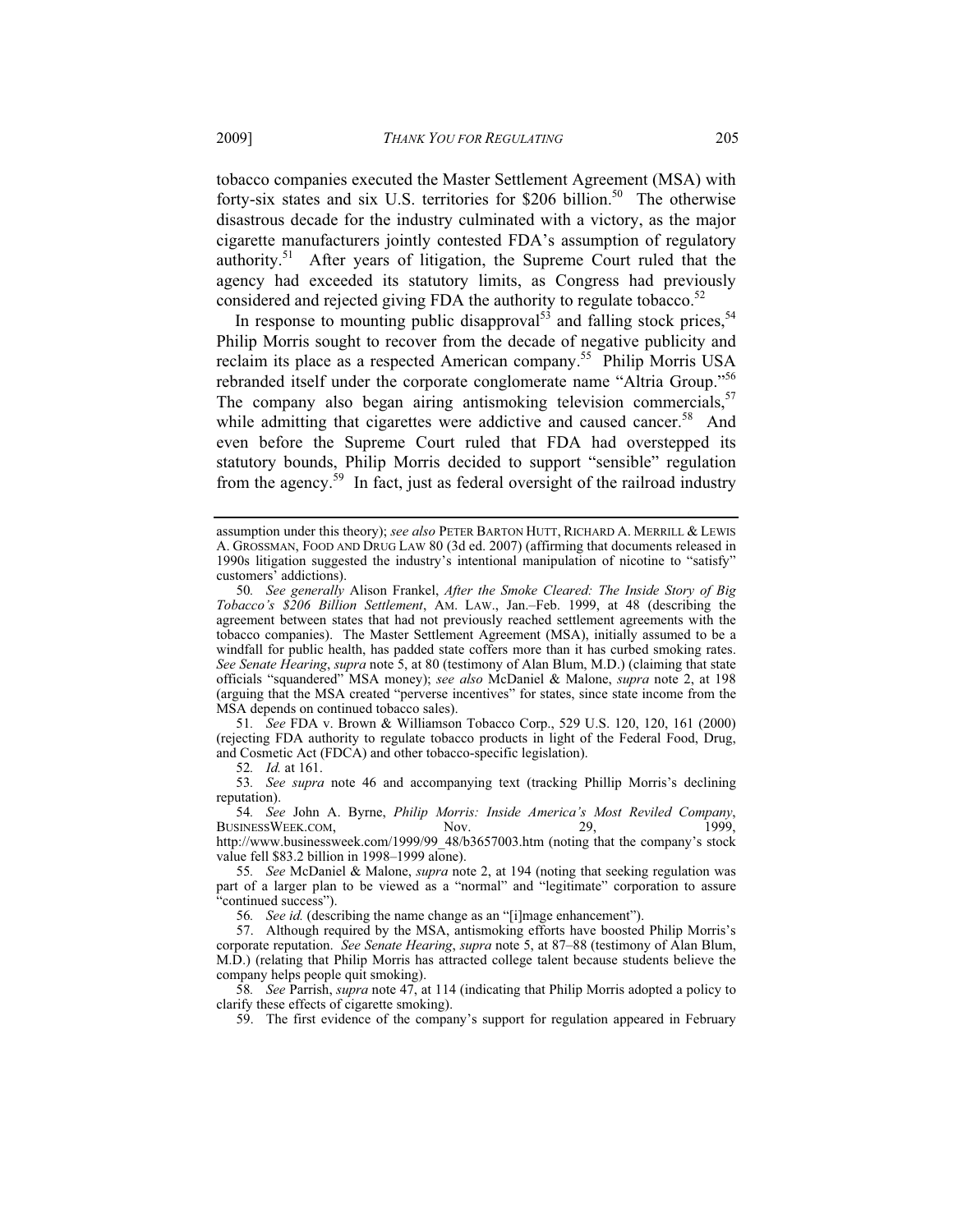was not possible without industry support,<sup>60</sup> legislation authorizing FDA to regulate tobacco would be implausible without Philip Morris's backing.<sup>61</sup>

Moreover, like their railroad predecessors who only favored regulation after an incensed public demanded it, $62$  Philip Morris executives only realized the potential benefits of FDA oversight after opposing it for four years.<sup>63</sup> After the 1990s, the disillusioned public no longer trusted tobacco companies; Philip Morris believed that FDA regulation would mollify critics and usher in a new era of respectability and legitimization in which the public understood the health risks of smoking but still respected the right of adults to smoke and the right of companies to sell and market cigarettes.<sup>64</sup>

FDA regulation, in addition to boosting Philip Morris's corporate image and deflated stock price,<sup>65</sup> would supplant patchwork state and local regulations,<sup>66</sup> defuse costly lawsuits,<sup>67</sup> divert resources away from moreeffective tobacco-control efforts,<sup>68</sup> prevent new companies from entering the cigarette market,<sup>69</sup> and potentially stave off future, more damaging regulatory measures.<sup>70</sup> Indeed, just as nineteenth-century railroad men

 64. For an extended discussion on Philip Morris's vision of an improved industry atmosphere under FDA regulation, see generally McDaniel & Malone, *supra* note 2.

 65. Based on financial performance alone, Altria Group stock is undervalued, Nocera, *supra* note 3, but amateur investors balk at buying stock in what they term an "evil" industry. E.A. Smith & R.E. Malone, *Thinking the "Unthinkable": Why Philip Morris Considered Quitting*, 12 TOBACCO CONTROL 208, 209 (2003), *available at* http://repositories.cdlib.org/cgi/viewcontent.cgi?article=3232&context=postprints.

66*. See, e.g.*, H.R. 1108, 110th Cong. § 917(a)(2) (as introduced in the House of Representatives, Feb. 15, 2007) (preempting certain state and local requirements with limited exceptions).

 67. Philip Morris has advanced the prospect of "avoiding litigation" as a business benefit of FDA regulation. McDaniel & Malone, *supra* note 2, at 194. *See also Senate Hearing*, *supra* note 5, at 59 (prepared statement of Alan Blum, M.D.) (claiming the bill removes the risk of fraud litigation).

<sup>2000,</sup> Legacy Tobacco Documents Library, *supra* note 2, while *FDA v. Brown & Williamson Tobacco Corp.* was decided on March 21, 2000. 529 U.S. 120, 120 (2000).

 <sup>60.</sup> KOLKO, *supra* note 8, at 238.

<sup>61</sup>*. See* Saul, *supra* note 24 (suggesting that Philip Morris's lobbying efforts as an industry leader could derail FDA regulatory legislation).

<sup>62</sup>*. See supra* notes 42–43 and accompanying text.

<sup>63</sup>*. Compare supra* note 1, *and supra* note 13 and accompanying text (describing Philip Morris's prior lawsuits arguing against regulation), *with* Meier, *supra* note 2, at A12 (revealing Philip Morris's February 2000 shift in policy).

<sup>68</sup>*. See Senate Hearing*, *supra* note 5, at 58 (prepared statement of Alan Blum, M.D.) (arguing that federal funds would be better invested in a mass antismoking campaign than in FDA regulation).

 <sup>69.</sup> When a company seeks regulation, one of the benefits it invariably pursues is restricting market entry. STIGLER, *supra* note 35, at 118. Tighter operational standards, easily handled by Philip Morris, would make it difficult for new competitors to break into the market.

<sup>70</sup>*. See* Meier, *supra* note 2, at A12 (quoting an anti-tobacco advocate as commenting that Philip Morris might be trying to foreclose more severe government action).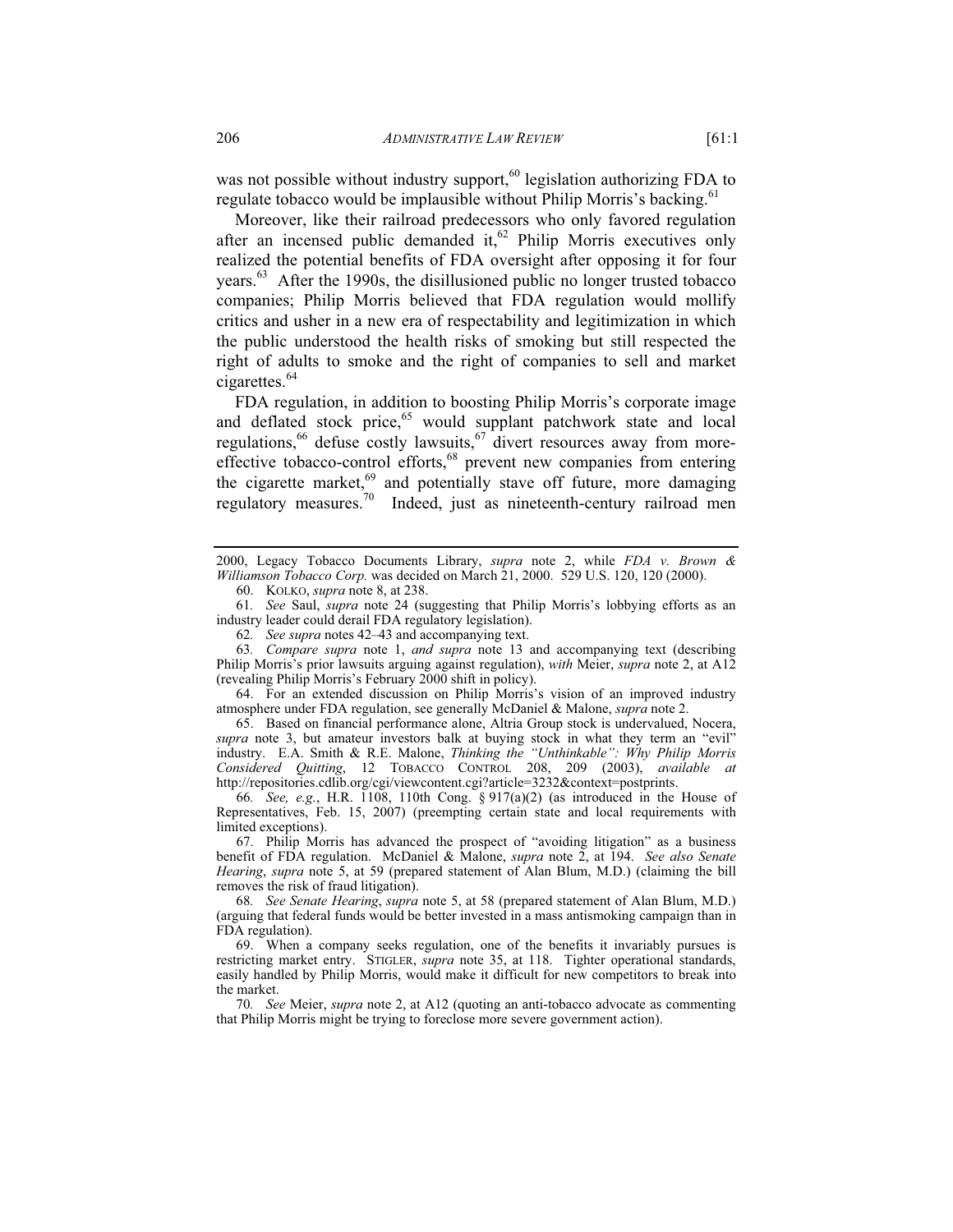realized the danger of government regulation undertaken without industry input, Philip Morris understands that ex parte enabling legislation could have devastating consequences<sup>71</sup> for the proud company whose logo and cigarette packages once proclaimed "Veni, Vidi, Vici."72

## *C. Exceeding the Historical Model*

While the nineteenth-century railroad industry collectively supported  $ICC's$  formation,<sup>73</sup> the modern-day tobacco industry is split over H.R. 1108.<sup>74</sup> R.J. Reynolds and Lorillard explain their opposition to the bill by claiming it would result in a competitive disadvantage.<sup>75</sup> Analysts speculate that FDA regulation would mean restricted advertising, which would solidify Philip Morris's dominant cigarette market share.<sup>76</sup> If H.R. 1108 restricts advertising, cigarette sales for brands with less name recognition than Philip Morris's Marlboro line might falter.<sup>77</sup>

Even if the companies opposing the bill are correct in thinking that decreased advertising would increase Philip Morris's share of the cigarette market, they do not account for the fact that less advertising would probably shrink the cigarette market as a whole.<sup>78</sup> Thus, while giving

<sup>71</sup>*. See* McDaniel & Malone, *supra* note 2, at 194 (explaining that Philip Morris regarded regulation as "inevitable" and thought it "better to act now [under a Republicancontrolled Congress] than to risk more onerous regulations" under any future Democratcontrolled Congress).

<sup>72</sup>*. See* Stuart Elliott, *Uncle Sam Is No Match for the Marlboro Man*, N.Y. TIMES, Aug. 27, 1995, § 3, at 11, *available at* http://query.nytimes.com/gst/fullpage.html?res=990CEFDE163AF934A1575BC0A9639582 60 (describing Marlboro's former branding, developed in the 1950s, which incorporated the Latin phrase for "I came, I saw, I conquered," attributed to Julius Caesar).

<sup>73</sup>*. See* KOLKO, *supra* note 8, at 41 (quoting 1880s railroad expert William P. Shinn months before the ICC's passage as saying, "The leading railroad companies . . . are now almost without an exception in [favor of the ICC]").

<sup>74</sup>*. See* Stephanie Saul, *Reynolds Ads Say Tobacco Oversight Is Burden F.D.A. Doesn't Need*, N.Y. TIMES, Apr. 2, 2008, at C7, *available at* http://www.nytimes.com/2008/04/02/business/media/02reynolds.html (reporting that Reynolds opposes the bill); *see also* Statement from Lorillard Tobacco on FDA-Tobacco Regulation Legislation (Apr. 3, 2008) [hereinafter Lorillard Statement], http://www.reuters.com/article/pressRelease/idUS209594+03-Apr-2008+PRN20080403 (explaining that while Lorillard supports "reasonable federal regulation of the tobacco industry," it opposes H.R. 1108 because the bill has "fundamental problems").

<sup>75</sup>*. See* Saul, *supra* note 74 (indicating that tighter advertising restrictions could make it harder for Reynolds to market its Camel cigarettes); *see also* Lorillard Statement, *supra* note 74 (asserting that H.R. 1108 would provide a "competitive advantage to [Lorillard's] larger rivals").

<sup>76</sup>*. See* Saul, *supra* note 74 (indicating "the bill could benefit Philip Morris over its smaller competitors" by "imposing tighter restrictions on advertising").

<sup>77.</sup> *Id.*

<sup>78</sup>*. See* Ugur Yucelt & Erdener Kaynak, *A Study of Measuring Influence of Advertising and Forecasting Cigarette Sales*, 5 MANAGERIAL & DECISION ECON. 213, 217 (1984) (finding evidence that "increased spending on advertising . . . increases cigarette-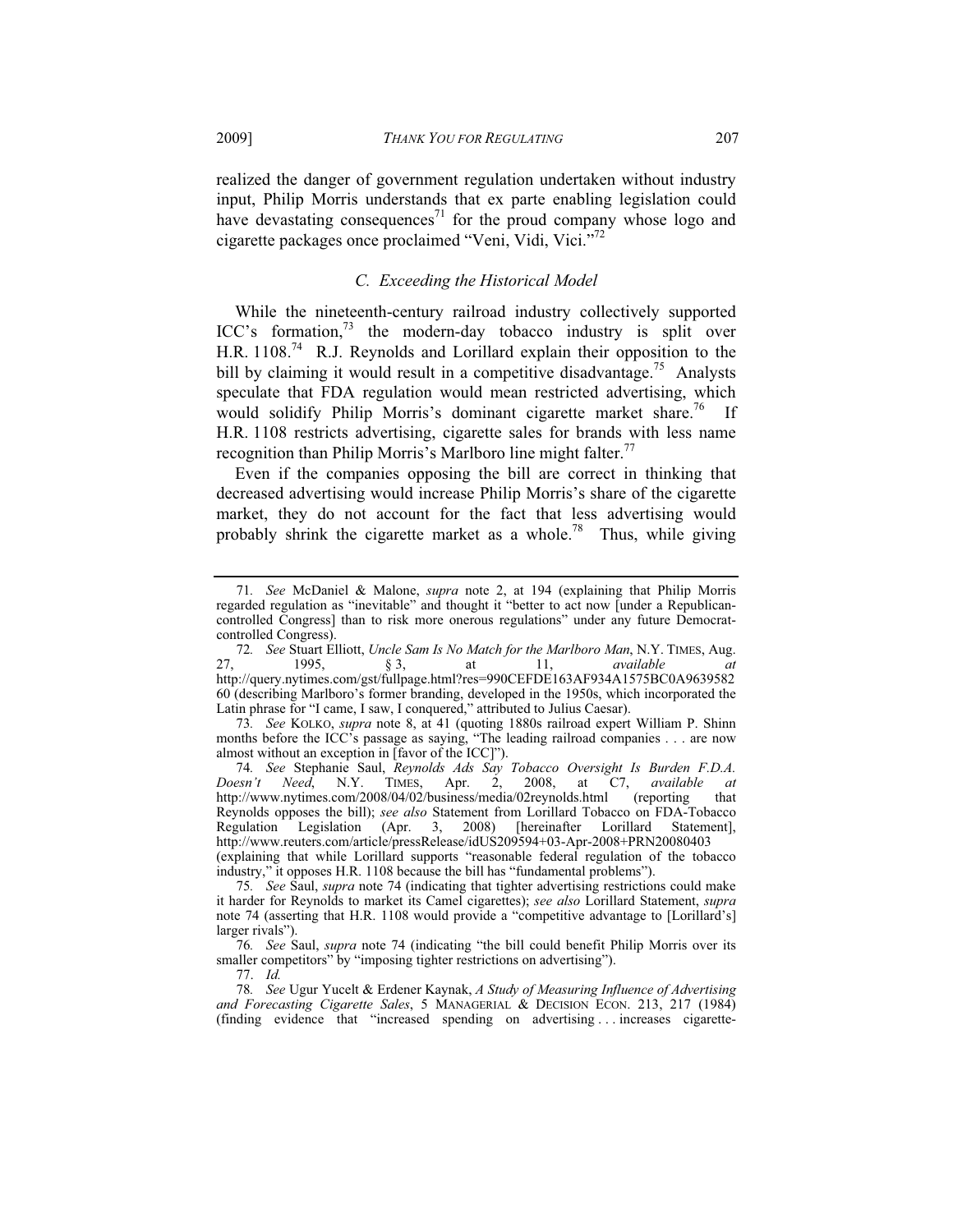Philip Morris a *relative* advantage, advertising restrictions could reduce the company's overall sales.

Further, current MSA advertising restrictions have already left the tobacco industry with scant marketing outlets.<sup>79</sup> For example, Massachusetts's attempt to surpass the MSA's suffocating advertising terms by banning point-of-sale advertising was ruled unconstitutional by the Supreme Court.<sup>80</sup> Indeed, H.R. 1108 explicitly acknowledges that the First Amendment would limit FDA marketing restrictions, $81$  which raises the question of how much the agency's restrictions could change the status quo without violating the Constitution. That Philip Morris anticipates regulatory scenarios years in advance, $82$  and therefore might be more confident than its competitors in thriving under FDA oversight, may partially explain the industry divide. Alternatively, Philip Morris might believe that relative gains in market share would offset any decline in the overall cigarette market—or the other companies' fears might be unfounded. Ultimately, the industry discord remains a mystery.

## II. A HELPED PHILIP MORRIS: MITIGATING REGULATION'S POTENTIAL PITFALLS

There is no smoking gun in H.R. 1108. Just as the railroad industry needed to align with shippers to make legislation politically palatable, $83$ Philip Morris needs support from anti-tobacco groups to get an FDAenabling bill passed.<sup>84</sup> Thus, legislation that gives Philip Morris a windfall is not politically feasible, as the company realized after initially promoting sham bills that outraged public-health advocates,<sup>85</sup> sharply reducing chances of legislative success. Indeed, while Philip Morris executives now

consumption").

<sup>79</sup>*. See generally* MASTER SETTLEMENT AGREEMENT, *available at* http://www.naag.org/backpages/naag/tobacco/msa/msa-pdf/1109185724\_1032468605\_cigmsa.pdf. 80*. See* Lorillard Tobacco Co. v. Reilly, 533 U.S. 525, 589–90 (2001) (holding that

state bans on point-of-sale advertising violated the First Amendment).

 <sup>81.</sup> H.R. 1108, 110th Cong. § 906(d) (as introduced in the House of Representatives, Feb. 15, 2007).

<sup>82</sup>*. See Senate Hearing*, *supra* note 5, at 157 (prepared statement of Anne Landman) (noting that Philip Morris had MSA drafts prepared in 1991 "in anticipation" of cigarette advertising legislation).

 <sup>83.</sup> KOLKO, *supra* note 8, at 6.

 <sup>84.</sup> Even with the anti-tobacco lobby's support, several recent FDA tobacco bills have failed in Congress. *See* REDHEAD & BURROWS, *supra* note 6, at 13, 19–20 (describing failed bills and attributing some of the failures to lack of support from both the industry and the public-health community).

<sup>85</sup>*. See* Statement by Matthew Myers, former President, Campaign for Tobacco-Free Kids, *Rep. Davis' Sham FDA Bill Protects the Tobacco Industry, Not the Public Health*, **I** June 14, 2001, http://www.tobaccofreekids.org/Script/DisplayPressRelease.php3?Display=368 (naming Philip Morris as "the main proponent of sham FDA legislation").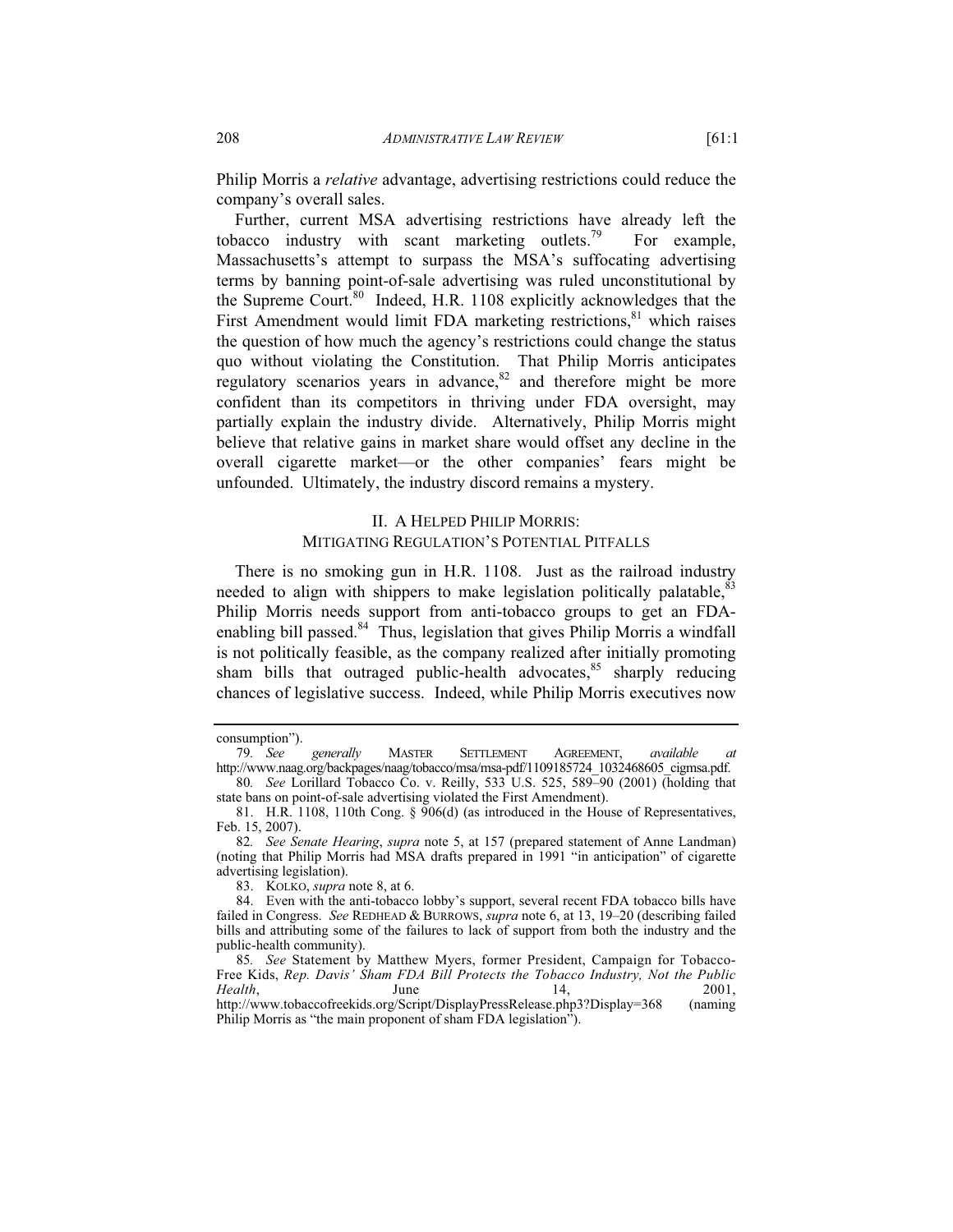call for "tough but reasonable" regulation, $86$  the original company byline advocated "some" regulation.<sup>87</sup>

The current bill is not sham legislation, and much of the public-health community backs H.R. 1108,<sup>88</sup> despite many dissenters.<sup>89</sup> Instead of blatantly benefitting Philip Morris, the bill has subtle compromises that allow the company to mitigate disadvantages.<sup>90</sup> In fact, Philip Morris must foresee a net gain: supporting a bill that achieves the antismoking ends advanced by some public-health advocates<sup>91</sup> would make the company a de facto proponent of reduced profits, and even company spokesman Steve Parrish admits that *making* profits is a driving force behind the company's support of the bill. $92$ 

## *A. H.R. 1108's Problematic Tobacco Product Standards*

When FDA assumed regulatory control over the tobacco industry in 1996, it did so without explicit congressional authorization. $93$  Thus, the agency was not bound by tobacco-specific legislative regulatory parameters, and it would have enjoyed a great deal of discretion, guided by its other regulatory endeavors.<sup>94</sup> Regulating tobacco, however, would be a fundamentally different task than regulating other products, as tobacco is already known to cause serious illness and disease.<sup>95</sup> If FDA regulated

 <sup>86.</sup> Philip Morris USA Government Affairs, FDA & Tobacco (2008) [hereinafter Philip Morris Policy Statement], http://www.philipmorrisusa.com/en/cms/Responsibility/Government\_Relations/Legislative \_Issues/pdfs/fda\_and\_tobacco.pdf.aspx.

<sup>87</sup>*. See* Meier, *supra* note 2 (stating Philip Morris's February 2000 policy stance).

<sup>88</sup>*. See, e.g.*, *Senate Hearing*, *supra* note 5, at 33 (statement of Jack E. Henningfield, Ph.D., Vice President, Research and Health Policy, Pinney and Associates, Bethesda, MD and Professor of Behavioral Biology at Johns Hopkins University School of Medicine, Baltimore, MD) (asserting that regulation is necessary because FDA authority could lead to less harmful, less addictive tobacco products and could reduce deception); *see id.* at 72–73 (testimony of Matthew L. Myers, former President, Campaign for Tobacco-Free Kids) (defending H.R. 1108's merits).

 <sup>89.</sup> See *Senate Hearing*, *supra* note 5, at 127, 157–58, 162, for examples of publichealth figures who have issued statements opposing H.R. 1108.

<sup>90</sup>*. E.g.*, H.R. 1108, 110th Cong. §§ 907(a), 911(*l*) (as introduced in the House of Representatives, Feb. 15, 2007); *see infra* Part II.A (discussing H.R. 1108's compromises).

<sup>91</sup>*. See, e.g.*, *Senate Hearing*, *supra* note 5, at 11 (statement of Matthew L. Myers) (claiming the bill might save millions of lives).

 <sup>92.</sup> Parrish, *supra* note 47, at 110.

<sup>93</sup>*. See* FDA v. Brown & Williamson Tobacco Corp., 529 U.S. 120, 129–31, 161 (2000) (holding that Congress had not given FDA the authority to regulate tobacco products).

<sup>94</sup>*. See* REDHEAD & BURROWS, *supra* note 6, at 5–6 (noting that FDA planned to use its drug-device regulatory formula to promulgate tobacco rules).

<sup>95</sup>*. See* von Eschenbach, *supra* note 26 (describing the dire health effects, including a litany of diseases, caused by tobacco use).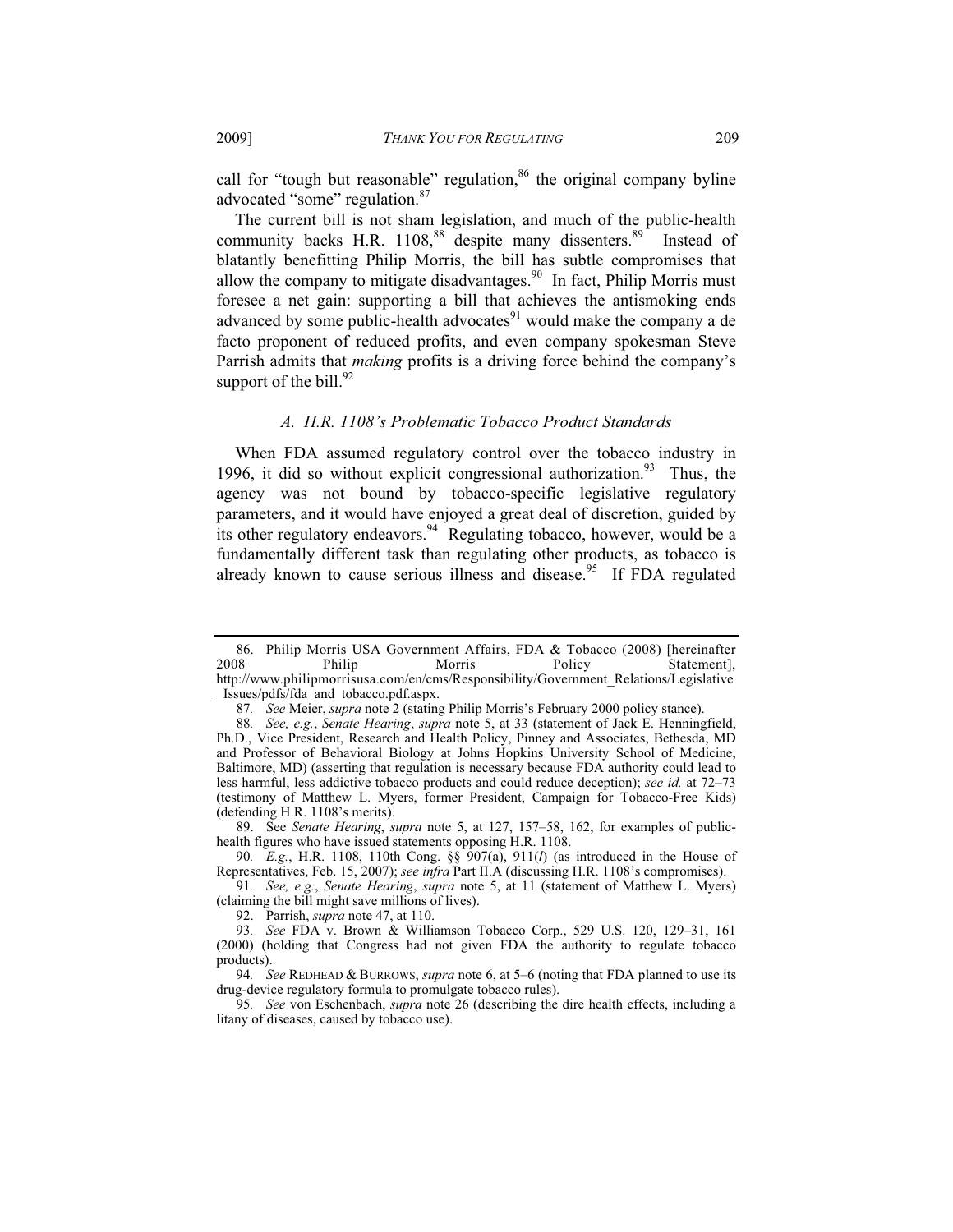tobacco like other products (failing to account for its inherent dangers),  $96$ regulation would be simple: since cigarettes offer no therapeutic benefits and are a critical factor in more than 400,000 deaths a year in the United States,  $97$  FDA would have to remove them from the market.  $98$ 

To work around this problem, H.R. 1108 gives FDA unique, tobaccospecific guidelines that require the agency to consider a number of factors when promulgating tobacco product standards.<sup>99</sup> Any tobacco product standard created by FDA would be susceptible to appeals,<sup>100</sup> especially in the modern administrative state, which primarily employs informal rulemaking. This widely used rulemaking form is subject to "searching" judicial review that has made rule promulgation increasingly burdensome.<sup>101</sup> Court challenges should especially concern FDA since, as its reputation has declined, judicial deference to agency rulemaking has followed suit.<sup>102</sup> For FDA to promulgate regulations that disfavor Philip Morris is for FDA to invite litigation with a company that has demonstrated both its willingness to sue and its proficiency in doing so. $103$ 

 <sup>96.</sup> When the Kessler-led FDA undertook regulation, it altered its usual methods, claiming it could regulate cigarettes as "devices" without violating FDA's statutory dictate to ban unsafe drugs. HUTT, MERRILL & GROSSMAN, *supra* note 49, at 80.

 <sup>97.</sup> *Senate Hearing*, *supra* note 5, at 1 (opening statement of Sen. Ted Kennedy, Chairman, S. Comm. on Health, Education, Labor, and Pensions). *See also* Centers for Disease Control and Prevention, Smoking and Tobacco Use, http://www.cdc.gov/tobacco/data\_statistics/fact\_sheets/fast\_facts/index.htm ("In the United States, cigarette smoking is responsible for about . . . 438,000 deaths per year.").

<sup>98</sup>*. See Brown & Williamson*, 529 U.S. at 121 (citing an FDA declaration—before the agency's assumption of regulatory control in 1996—that if the agency regulated cigarettes, it would have to remove them from the market because "it would be impossible to prove they were safe for their intended use"); *cf.* Cheryl Healton, *Keynote Speech on the Application of Harm Reduction to Other Public Health Problems: What Is Similar or Different About the Issue of Tobacco?*, 11 J. HEALTH CARE L. & POL'Y 93, 97 (2008) (asserting that if tobacco were a new product, it would never make it to the market).

 <sup>99.</sup> H.R. 1108, 110th Cong. § 907(a) (as introduced in the House of Representatives, Feb. 15, 2007).

<sup>100</sup>*. See id.* § 912(a) ("[A]ny person adversely affected by such regulation or denial may file a petition for judicial review of such regulation or denial . . . .").

<sup>101</sup>*. See* Lars Noah, *The Little Agency That Could (Act with Indifference to Constitutional and Statutory Strictures)*, 93 CORNELL L. REV. 901, 904 (2008) (remarking that in order to circumvent the hassles of informal rulemaking, where judicial challenges typically arise *before* rules go into effect, FDA has increasingly resorted to "nonbinding guidelines").

<sup>102</sup>*. See* James T. O'Reilly, *Losing Deference in the FDA's Second Century: Judicial Review, Politics, and a Diminished Legacy of Expertise*, 93 CORNELL L. REV. 939, 940, 973–76 (2008) (arguing that executive branch mismanagement led to the decrease in deference to FDA); *cf.* David C. Vladeck, *The FDA and Deference Lost: A Self-Inflicted Wound or the Product of a Wounded Agency? A Response to Professor O'Reilly*, 93 CORNELL L. REV. 981, 983 (2008) (agreeing that FDA has lost deference, but blaming the loss on FDA's lack of scientific expertise, underfunding, and overmandating); HUTT, MERRILL & GROSSMAN, *supra* note 49, at 1556 (remarking that while historically FDA successfully fended off litigation, its success has recently declined).

<sup>103</sup>*. See, e.g.*, *supra* notes 1, 13 and accompanying text (describing Philip Morris's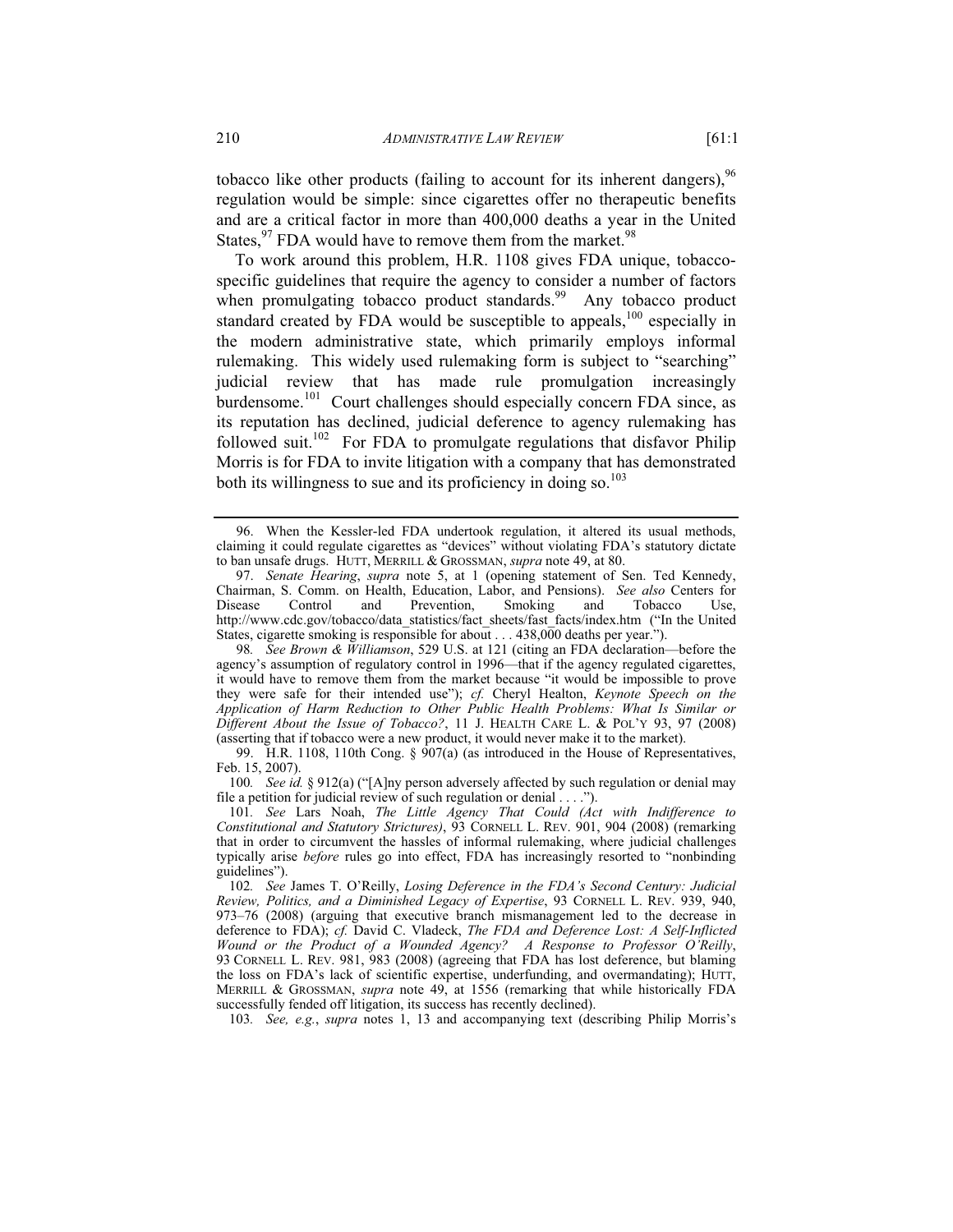H.R. 1108 authorizes FDA to "adopt tobacco product standards" if such standards are "appropriate for the protection of the public health."<sup>104</sup> Rather than providing only this ambiguous directive—which would leave a gap in the statutory scheme ensuring judicial deference to FDA's judgment $105$ —the bill propagates specific considerations to be undertaken by the agency.<sup>106</sup> FDA must determine tobacco product standards

with respect to the risks and benefits to the population as a whole, including users and nonusers of the tobacco product [while considering] the increased or decreased likelihood that existing users of tobacco products will stop using such products and the increased or decreased likelihood that those who do not use tobacco products will start using such products.<sup>1</sup>

Additionally, FDA must consider "all [other] information submitted in connection with a proposed standard, including information concerning . . . the creation of a significant demand for contraband or other tobacco products."<sup>108</sup> These directives seem unremarkable until their These directives seem unremarkable until their pragmatic ramifications are considered. In giving FDA specific analytical dictates, H.R. 1108 would allow Philip Morris to vigorously challenge rules that harm the company, as the bill's specific "considerations" would give

107. H.R. 1108 § 907(a)(3).

litigation history); Arnold & Porter LLP, Light Cigarette Class Action Litigation, http://www.arnoldporter.com/experience.cfm?action=view&id=845&owner=practice (last visited July 20, 2008) (listing the firm's successful litigation efforts on behalf of Philip Morris). In addition to Philip Morris's propensity to sue, FDA has generally faced more litigation in recent years. O'Reilly, *supra* note 102, at 942.

 <sup>104.</sup> H.R. 1108 § 907(a)(3).

 <sup>105.</sup> Such a standard would undoubtedly warrant *Chevron* deference. *See* Chevron U.S.A. Inc. v. Natural Res. Def. Council, Inc., 467 U.S. 837, 843 (1984) (holding that if an enabling statute is ambiguous, courts should defer to the agency's statutory construction so long as it is reasonable). One administrative law scholar elaborates: "The key to *Chevron* is that, when a statute contains either an ambiguity that the Court cannot decipher using its arsenal of interpretive devices, *or a 'gap' in the statutory scheme*, Congress is signaling its intent that the agency, rather than the Court, should supply the missing meaning." John S. Kane, *Refining* Chevron*—Restoring Judicial Review to Protect Religious Refugees*, 60 ADMIN. L. REV. 513, 530 (2008) (emphasis added).

 <sup>106.</sup> H.R. 1108 § 907(a)(3). The Federal Food, Drug, and Cosmetic Act (FDCA) requires that valid performance standards for drugs and devices contain "provisions to provide reasonable assurance of [a product's] safe and effective performance" and "where necessary to provide reasonable assurance of [a product's] safe and effective performance, include . . . provisions respecting the construction, components, ingredients, and properties [of the product.]" 21 U.S.C. § 360d(a)(2) (2006). In other words, current food and drug law demands that Congress provide specificities for evaluating a product. Although it is arguable whether H.R. 1108's tobacco-product-standard directives follow logically from the FDCA's performance-standard guidelines, such a contention ignores the uniqueness of FDA's regulation of tobacco, given cigarettes' inherent dangerousness. *See* von Eschenbach, *supra* note 26 ("Tobacco products . . . are intrinsically injurious to health."). Since there is no way to reasonably assure that a cigarette is "safe," the FDCA's performance-standard provisions are outmoded; different requirements should be used for tobacco, and the traditional performance-standard provisions should be abandoned.

 <sup>108.</sup> *Id.* § 907(b)(1)(E).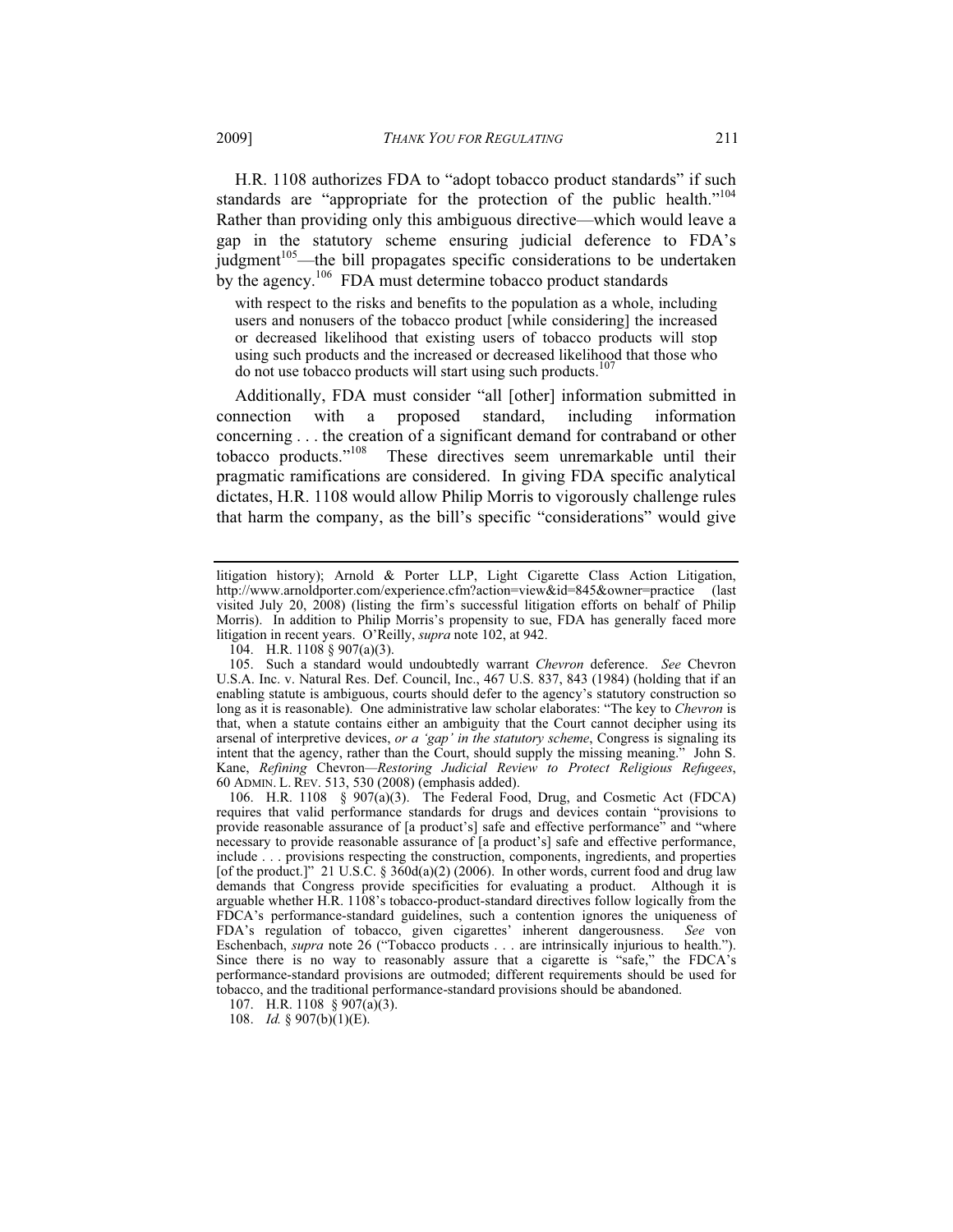courts a legitimate avenue to scrutinize FDA's decisions in a judicial atmosphere where the agency receives "declining deference."<sup>109</sup> While such judicial review of agency rulemaking may be desirable to ensure a fair regulatory process,110 it is problematic to issue specific analytical guidelines that might discourage deference and produce even more contentious FDA rule promulgations.<sup>111</sup> Although many courts may defer to the agency, in the current FDA regulatory climate, deference is no longer guaranteed<sup> $112$ </sup>—a reality that would likely incentivize litigation.

For example, H.R. 1108 authorizes FDA to regulate cigarette nicotine yields.<sup>113</sup> If FDA determined that it would be beneficial for the overall public health to reduce nicotine levels by fifty percent—a drastic cut that Philip Morris would find unacceptable<sup>114</sup>—the company could challenge the ruling in court.<sup>115</sup> Since there are health professionals who think that reducing nicotine levels would harm current smokers,<sup>116</sup> Philip Morris could assert that FDA had incorrectly decided to mandate nicotine reductions. In this scenario, H.R. 1108's directive to determine what promotes the public health by considering current users of tobacco products

112*. See* O'Reilly, *supra* note 102, at 973–76 (cataloging examples of judicial decisions that do not defer to FDA).

113. H.R. 1108 § 907(a)(4)(A)(i).

 114. One of the company's biggest fears is that cigarettes will be regulated to the point of unpalatability. *See* Parrish, *supra* note 47, at 115 (noting that Philip Morris supports the removal of harmful components so long as cigarettes remain fit for adult consumption).

115*. See* H.R. 1108 § 912(a)(1) (stating that "any person adversely affected by such regulation or denial" may file for judicial review).

<sup>109</sup>*. See* Vladeck, *supra* note 102, at 983 (claiming that courts' "declining deference" to FDA decisions is not just the result of "ill-considered, politically motivated decisions" but also relates to eroding resources and increasing responsibilities).

<sup>110</sup>*. See* Cass R. Sunstein, *In Defense of the Hard Look: Judicial Activism and Administrative Law*, 7 HARV. J.L. & PUB. POL'Y 51, 53 (1984) (arguing that judicial review of agency action is a healthy practice which promotes the separation of powers). *But see* Frank B. Cross, *Shattering the Fragile Case for Judicial Review of Rulemaking*, 85 VA. L. REV. 1243, 1244 (1999) (arguing that there is no valid justification for judicial review of agency rulemaking).

 <sup>111.</sup> Some analysts argue that tobacco-product standards promulgated under H.R. 1108 would automatically cue *Chevron* deference. *E.g.*, Christopher N. Banthin & Richard A. Daynard, *Room for Two in Tobacco Control: Limits on the Preemptive Scope of the Proposed Legislation Granting FDA Oversight of Tobacco*, 11 J. HEALTH CARE L. & POL'Y 57, 62 (2008). Such an assertion, however, seems predicated on the old FDA model, when the agency was the gold standard for regulatory bodies and courts rarely questioned its scientific bases. The modern FDA does not retain such a privilege, and the agency has lost many cases in the past decade that it would have won under a traditional deference review.

<sup>116</sup>*. See, e.g.*, *Senate Hearing*, *supra* note 5, at 59 (prepared statement of Alan Blum, M.D.) (explaining that reducing nicotine levels would cause smokers to ingest more cigarettes to calm cravings). Experts disagree whether reducing nicotine levels would be desirable for the public health. This example merely demonstrates that if FDA *did find* the reduction to be desirable, its findings could be challenged more aggressively than if Congress gave the agency tobacco-product-standard guidelines that are more general.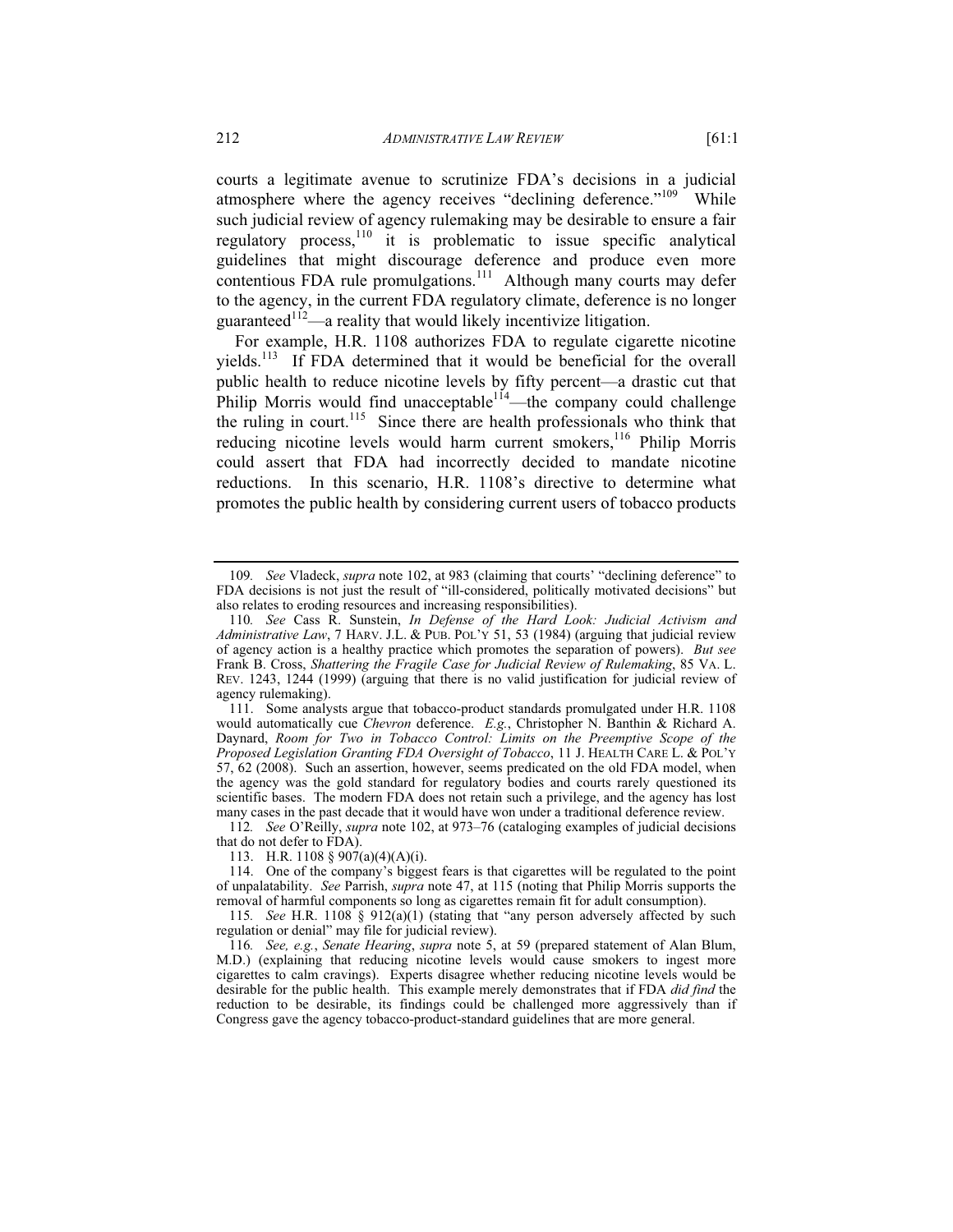would give the claim merit.<sup>117</sup> The requirement that FDA consider increases in the demand for contraband tobacco products<sup>118</sup> would further legitimize Philip Morris's claim, since the company could argue that any reduction in nicotine levels would dissuade consumers from buying regulated cigarettes and increase black-market tobacco demand.<sup>119</sup>

Indeed, an FDA regulation that harmed Philip Morris's cigarette business would make litigation likely, unless the company was willing to sacrifice profits.<sup>120</sup> While prevailing in the courtroom would likely be Philip Morris's initial goal, overwhelming FDA with drawn-out appeals processes would discourage future industry-harming regulatory measures and could be almost as effective as winning on appeal. $^{121}$ 

### *B. Reduced-Risk Tobacco Products*

As one tobacco-industry observer noted, "It was clear from the behavior of the Philip Morris representatives that their attitude was 'Just tell us what the rules are, and I can beat my competition." $1^{122}$  H.R. 1108 aligns with this mantra by requiring FDA to promulgate rules within two years that establish a minimum threshold for reduced-risk tobacco products.<sup>123</sup> To be considered reduced risk, a cigarette must "significantly reduce harm and the risk of tobacco-related disease to individual tobacco users."<sup>124</sup> Alarmingly, FDA would rely primarily on "the scientific evidence submitted by the applicant"—i.e., the approval-seeking tobacco

<sup>117</sup>*. See* H.R. 1108 § 907(a)(3)(A)–(B) (directing FDA to consider the risks and benefits to the population as a whole, including current tobacco users).

<sup>118</sup>*. Id.* § 907(b)(1)(E).

<sup>119</sup>*. See Senate Hearing*, *supra* note 5, at 176 (memorandum of Joel L. Nitzkin, M.D., M.P.H., D.P.A., Chairman, American Association of Public Health Physicians Tobacco Control Task Force) ("This [contraband] provision stands as an open invitation to tobacco companies to assert in court that any proposed change in the composition of its tobacco products that change the taste, reduce the attraction to nicotine addicts or significantly increase the cost of manufacture could increase the demand for contraband.").

<sup>120</sup>*. But see* Parrish, *supra* note 47, at 110 (admitting that Philip Morris seeks regulation to make profits).

 <sup>121.</sup> Indeed, given a tobacco product standard directive that invites litigation, FDA might not issue regulations at all or might issue industry-friendly rules. Senator Coburn's remarks are instructive: "The only problem with [assuming FDA will take on the industry] is the Bureaucrats' Law of Washington—never do what is right when you can do what is safe.... The FDA is like a balloon. You push in one place, it goes out somewhere else." *Senate Hearing*, *supra* note 5, at 82 (testimony of Sen. Tom Coburn, Member, S. Comm. on Health, Education, Labor, and Pensions); *cf.* Lars Noah & Richard A. Merrill, *Starting from Scratch?: Reinventing the Food Additive Approval Process*, 78 B.U. L. REV. 329, 443 (1998) (asserting that FDA has escaped "unrealistic [congressional] directives" in the past).

 <sup>122.</sup> Nocera, *supra* note 3.

 <sup>123.</sup> H.R. 1108 § 911(*l*)(1).

<sup>124</sup>*. Id.* § 911(g)(1)(A).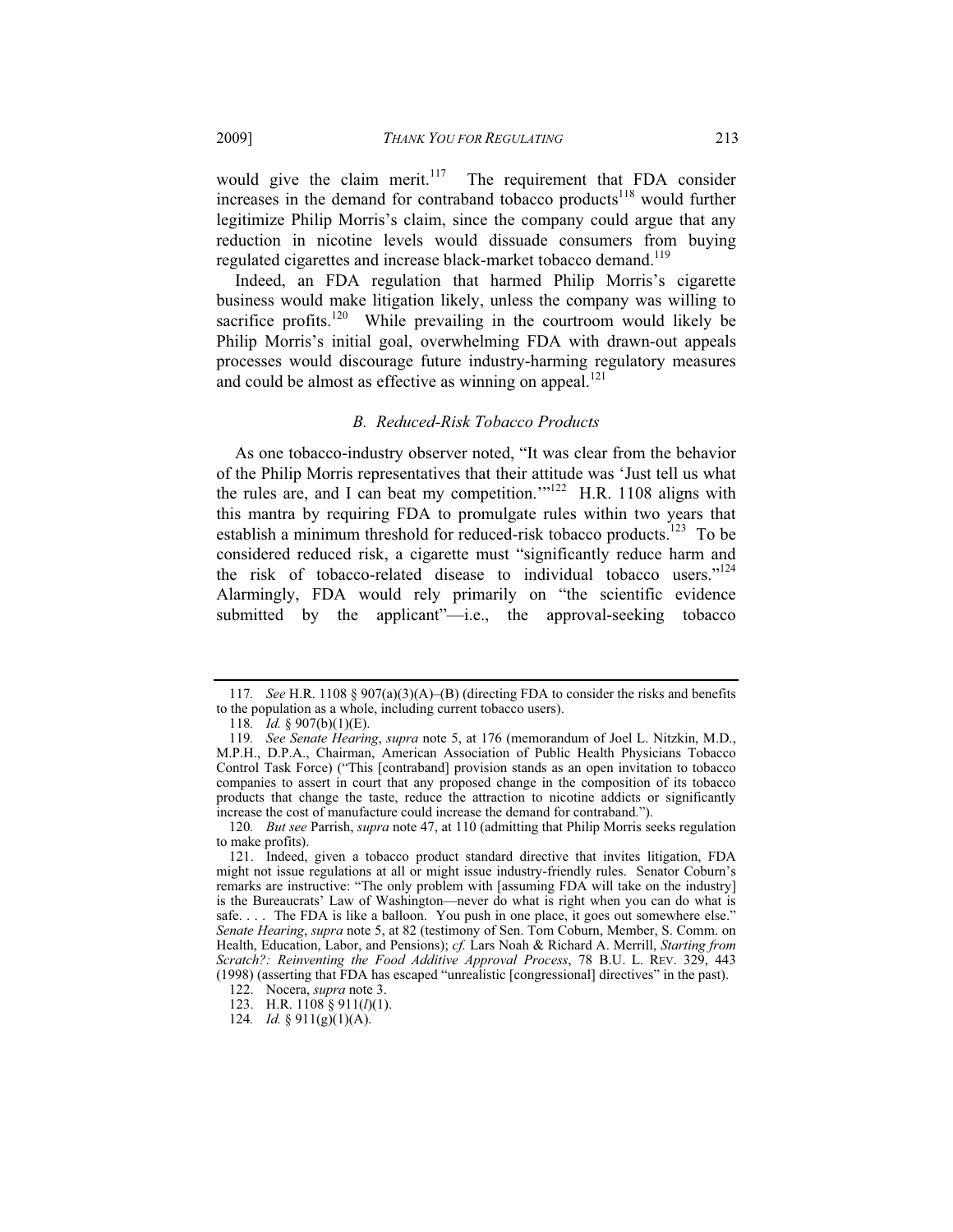company—when determining whether tobacco products qualify as reduced risk.<sup>125</sup>

Convincing consumers that cigarettes are less harmful would increase tobacco sales and profits,<sup>126</sup> and may represent the industry's future.<sup>127</sup> Indeed, making implicit lowered-risk health claims has long been part of Big Tobacco's marketing strategy, dating back to the use of "light" and "low tar" descriptions in the  $1970s$ .<sup>128</sup>

Adding to the need for reduced-risk products is the industry's steady regression.129 Each year Philip Morris USA reduces production, and sales decline as fewer Americans choose to smoke.<sup>130</sup> The reason is fairly clear: smoking cigarettes causes fatal diseases,<sup>131</sup> and as consumers become more aware of smoking's health risks,<sup>132</sup> they are less likely to smoke.<sup>133</sup>

128*.* In *United States v. Philip Morris USA, Inc.*, the court found that tobacco companies had engaged in a long-term conspiracy to conceal smoking's health risks, noting that the companies had "suppressed research [and] distorted the truth about low tar and light cigarettes." 449 F. Supp. 2d at 852.

 129. Altria Group projects that cigarette sales will decline 3.5% this year. This projection, in addition to shareholders' complaints that the company was too focused on cigarettes, in part motivated Altria's recent \$10.3 billion acquisition of United States Tobacco, Inc., the world's largest snuff manufacturer. Chris Burritt, *Altria to Buy UST for \$10.3 Billion, Gaining Skoal (Update2)*, BLOOMBERG.COM, Sept. 8, 2008, http://www.bloomberg.com/apps/news?pid=20601103&sid=anOAnSGfaSQM.

130*. See* Thomas M. Anderson, *Altria Versus Philip Morris International*, KIPLINGER.COM, Apr. 418, 2008, http://www.kiplinger.com/columns/picks/archive/2008/pick0418.htm (noting a declining demand for tobacco in the United States, but increased demand in emerging nations).

131*. See* Parrish, *supra* note 47, at 114 (acknowledging the Philip Morris position that smoking causes lethal health problems).

 132. In 1954, 40% of Americans said that smoking causes cancer. In 1969, the number was 70%. In the 1980s, 80% believed in the link. By 1999, 90% of Americans agreed that smoking causes cancer. David W. Moore, *Americans Agree with Philip Morris: Smoking Is Harmful: But Public Blames Smokers More Than Tobacco Companies for Smoking-Related Health Problems*, GALLUP NEWS SERVICE, Oct. 14, 1999,

<sup>125.</sup> *Id.* § 911(g)(3)(A). The tobacco industry has a documented history of knowingly deceiving the public about health risks. *See* United States v. Philip Morris USA, Inc., 449 F. Supp. 2d 1, 852 (D.D.C. 2006) (discussing Philip Morris's persistent attempts to deceive the public by concealing or distorting the health risks of cigarettes). Compare the current proposal with HARTMANN, *supra* note 44, at 162–63 (noting that 1990s legislation gave FDA authority to regulate genetically modified foods, yet problematically required the agency to rely on manufacturers' science).

<sup>126</sup>*. See Senate Hearing*, *supra* note 5, at 59 (statement of Alan Blum, M.D.) ("[S]moking prevalence is directly proportional to the degree of perceived harm from smoking. . . ."); *see also* Andrew Steptoe et al., *An International Comparison of Tobacco Smoking, Beliefs and Risk Awareness in University Students from 23 Countries*, 97 ADDICTION 1561, 1569 (2002), *available at* http://www3.interscience.wiley.com/cgibin/fulltext/118957918/PDFSTART (replicating past studies that had found a "robust association between smoking and beliefs in the importance of not smoking for health").

<sup>127</sup>*. See* Nocera, *supra* note 3 (observing Philip Morris's efforts to grow the company in a declining market through development of "reduced harm" tobacco products and noting a \$350 million reduced-risk tobacco product research-and-design facility at company headquarters).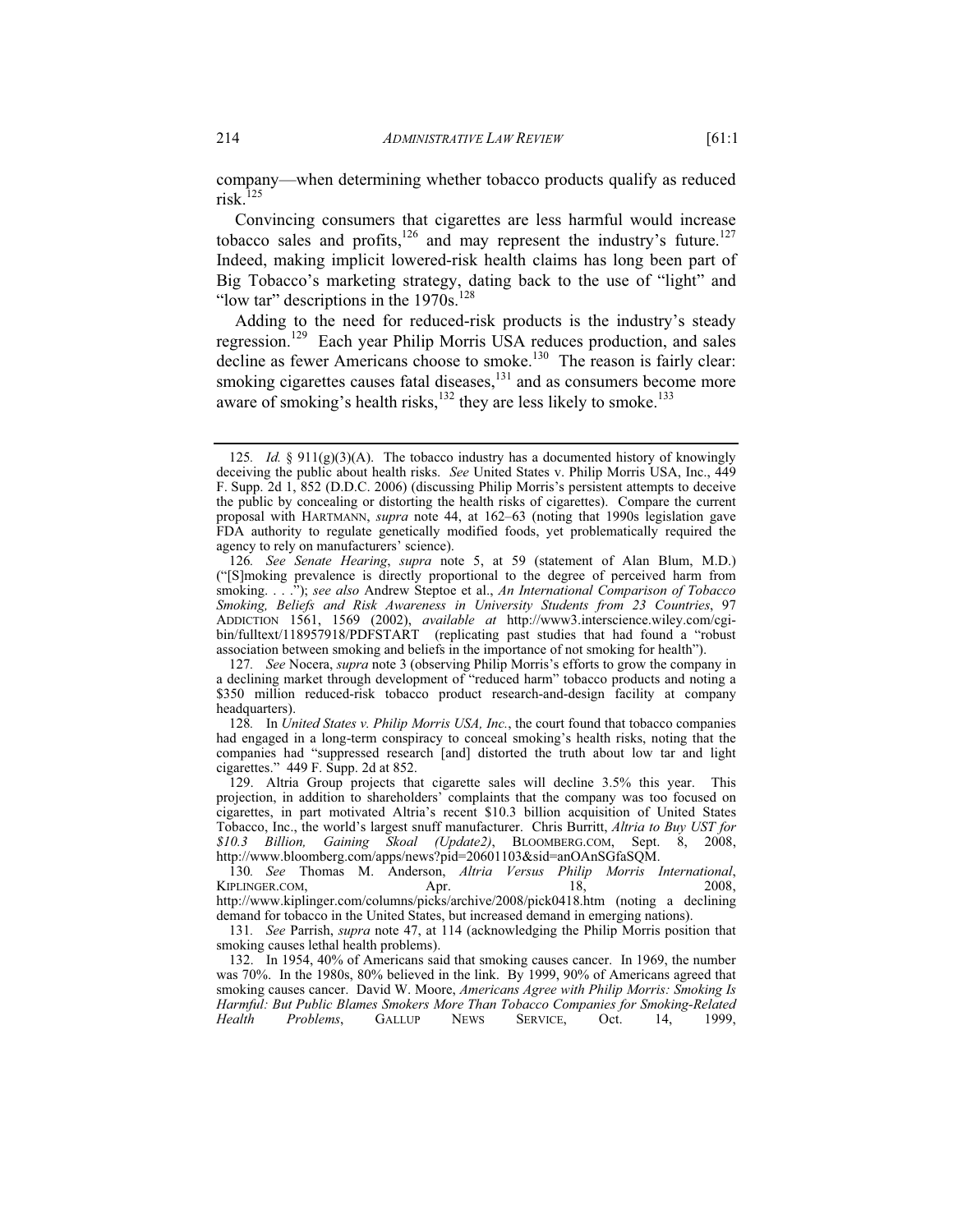The development of a tobacco product that could be marketed as reduced risk would be a boon for the industry, as tobacco's perceived health risks and cigarette sales negatively correlate.<sup>134</sup> Requiring FDA to quickly promulgate threshold reduced-risk standards favors the industry,<sup>135</sup> especially Philip Morris, the tobacco company most heavily invested in reduced-risk products.<sup>136</sup>

Currently, however, three factors prevent Philip Morris from marketing a cigarette as a reduced-risk tobacco product: (1) making explicit, unproven health claims in advertising is prohibited by the Federal Trade Commission; $^{137}$  (2) making explicit health claims would expose Philip Morris to fraud liability;<sup>138</sup> and (3) consumers are skeptical of Big Tobacco claims.<sup>139</sup>

The high level of public distrust explains why Philip Morris needs FDA regulation as propounded in H.R. 1108 in order to successfully market reduced-risk or reduced-exposure products. By requiring the agency to establish reduced-risk standards within two years, the bill notifies the industry of a reduced-risk threshold.<sup>140</sup> Given an established threshold,

137*. See* H.R. 1108, 110th Cong. § 2(45) (as introduced in the House of Representatives, Feb. 15, 2007) (incorporating Federal Trade Commission's (FTC) mission to protect consumers and regulate competition).

http://www.gallup.com/poll/3538/Americans-Agree-Philip-Morris-Smoking-Harmful.aspx.

<sup>133</sup>*. See Senate Hearing*, *supra* note 5, at 59 (prepared statement of Alan Blum, M.D.) (noting that increasing perception of smoking's perils decreases consumption).

<sup>134</sup>*. Id.*

 <sup>135.</sup> The prospect of litigation may incentivize bargained rulemaking by FDA that would be accepted by tobacco companies. *See* von Eschenbach, *supra* note 26 (reciting H.R. 1108's "perverse incentive effects"); *see also supra* note 121 and accompanying text (describing FDA's response to industry and observing that FDA maneuvers around its conflicts).

<sup>136</sup>*. See* Anna Wilde Mathews & Vanessa O'Connell, *Philip Morris Gears Up for FDA Regulation: Using Science, It Tries to Prove Its Products Can Be Lower-Risk*, WALL ST. J., June 21, 2007, *available at* http://online.wsj.com/article\_email/SB118235450194442081 lMyQjAxMDE3ODIyMTMyNTE0Wj.html (noting that Philip Morris's reduced-risk investment is larger than that of its peers).

 <sup>138.</sup> Implicit health claims, such as "light" and "low tar," have created litigation. *See, e.g.*, United States v. Philip Morris USA, Inc., 449 F. Supp. 2d 1, 852 (D.D.C. 2006) (holding Philip Morris liable for fraud for "distort[ing] the truth about low tar and light cigarettes"); Brown v. Brown & Williamson Tobacco Corp., 479 F.3d 383, 392–93 (5th Cir. 2007) (holding that state claims of consumer fraud relating to "light" cigarettes were preempted by FTC approval).

 <sup>139.</sup> A recent Canadian study found that 79% of adults and 59% of youths believed that tobacco companies "rarely" or "never" told the truth. Bronwen J. Waller et al., *Youth Attitudes Towards Tobacco Control: A Preliminary Assessment*, 25 CHRONIC DISEASES CANADA 97, 98 tbl.1 (2004), *available at* http://www.phac-aspc.gc.ca/publicat/cdic-mcc/25- 3/a\_e.html. Perhaps illustrating this point, Philip Morris's latest attempt at marketing a "safer" cigarette has gone awry. *See* Vanessa O'Connell, *Altria Drops New Filter Cigarettes in Strategy Setback*, WALL ST. J., June 23, 2008, at B1 (describing the failed attempt to sell the Marlboro Ultra Smooth, a cigarette with a "high-technology" filter).

 <sup>140.</sup> H.R. 1108 § 911(*l*)(1).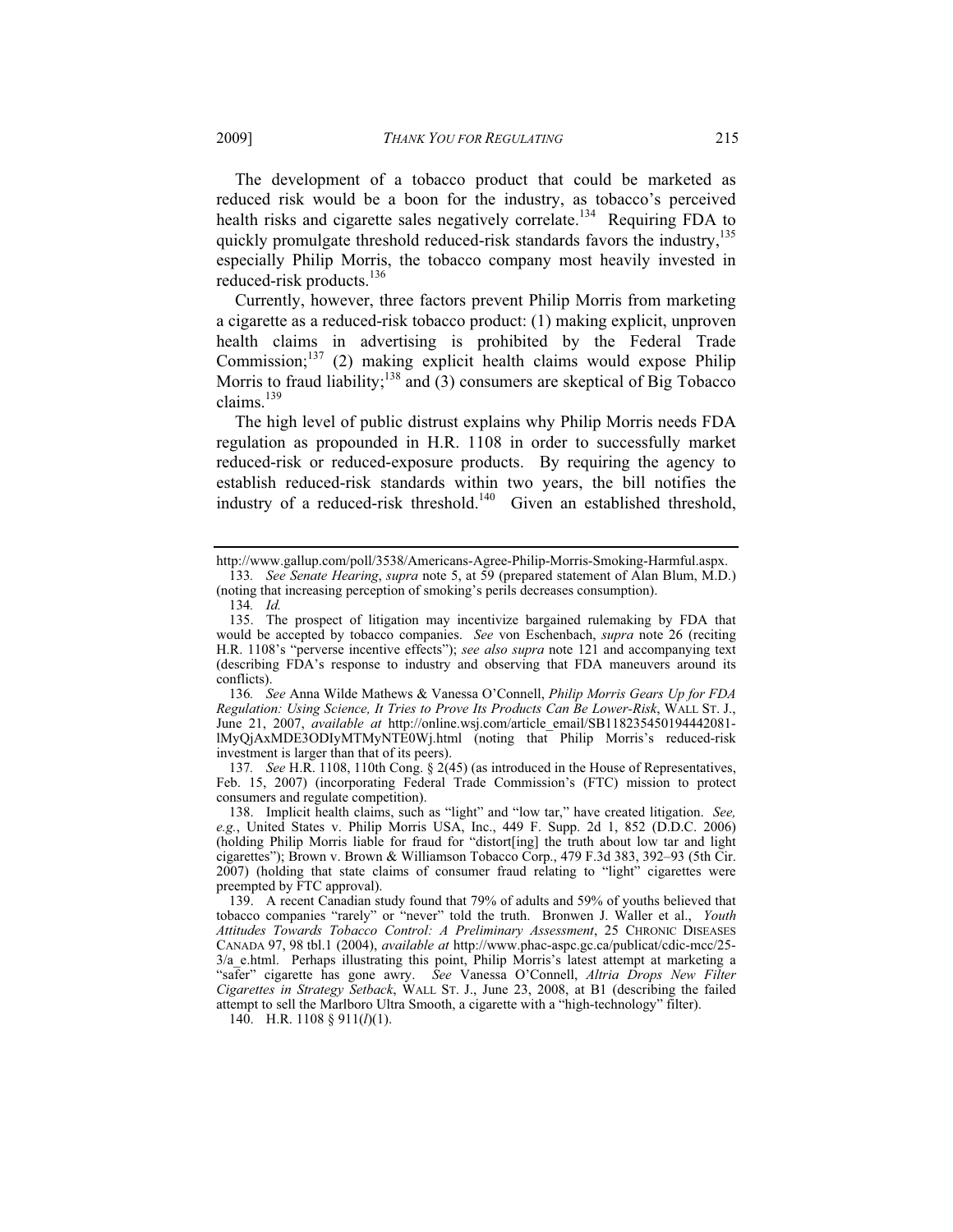Philip Morris believes it can get its reduced-risk products approved and outperform the competition with a superior reduced-risk cigarette.<sup>141</sup>

This is not to say that Philip Morris would deceive FDA into approving pseudo-reduced-risk Marlboros.142 However, H.R. 1108 mandates that FDA develop a reduced-risk standard within two years, and this timeframe would allow Philip Morris to tailor its nearly half-billion-dollar,<sup>143</sup> reducedrisk research-and-design operation accordingly.<sup>144</sup> Further, if the public knows that FDA has sanctioned a tobacco product as reduced risk, then suspicions of a Big Tobacco ploy would likely diminish.<sup>145</sup> Industry executives hope that the reduced-risk revolution will sustain an industry that—while currently still thriving—is ever on the decline.<sup>146</sup>

## *C. Reduced-Exposure Tobacco Products*

In addition to requiring FDA to promulgate a reduced-risk-cigarette threshold within two years,  $147$  H.R. 1108 allows FDA to sanction cigarettes as "reduced exposure,"<sup>148</sup> a provision that has incensed health advocates.<sup>149</sup>

 143. The research-and-design facility itself cost \$350 million, a figure that does not include the collateral expenses of the reduced-risk operation, which encompasses the salaries of an estimated 500 scientists, engineers, and support staff. Michael Felberbaum, *Philip Morris Opens New Research Center*, USATODAY.COM, Oct. 29, 2007, http://www.usatoday.com/money/economy/2007-10-28-3266642839\_x.htm.

144*. See* Parrish, *supra* note 47, at 115 (declaring that FDA oversight is essential to guide manufacturers of reduced-risk and reduced-exposure products).

148*. Id.* § 911(g)(1).

<sup>141</sup>*. See* Associated Press, *Philip Morris in Quest for Lower-Risk Tobacco Items*, L.A. TIMES, Oct. 29, 2007, at C2 (reporting Citigroup analyst Bonnie Herzog's claim that Philip Morris's reduced-risk innovation, which would put the company at "the head of the pack," prompted Philip Morris to seek FDA regulation).

 <sup>142.</sup> Some public-health advocates applaud the development of reduced-risk tobacco products and argue that the bill, with its long-term epidemiological science requirements, makes it difficult (or as one advocate terms it "actually impossible") for reduced-risk cigarettes to be approved, and thus will (problematically) allow only for approval of reduced-exposure products. *Senate Hearing*, *supra* note 5, at 59, 164 (prepared statements of Alan Blum, M.D. and Michael Siegel, M.D.). While these public-health figures favor the development of reduced-risk cigarettes, which would be proven to lower overall disease incidence, they do not take into account H.R. 1108's two-year deadline for issuing reducedrisk standards.

<sup>145</sup>*. See* McDaniel & Malone, *supra* note 2, at 194 (implying that consumers trust Philip Morris more after learning that the company supports FDA regulation; when consumers were informed that Philip Morris favors a federal regulatory regime, public disapproval of the company decreased from 50% to 35%).

<sup>146</sup>*. See* Anderson, *supra* note 130 (noting that tobacco use in the "developed world" has "waned for decades")*.*

 <sup>147.</sup> H.R. 1108, 110th Cong. § 911(*l*)(1) (as introduced in the House of Representatives, Feb. 15, 2007).

<sup>149</sup>*. See Senate Hearing*, *supra* note 5, at 56 (statement of Alan Blum, M.D.) (exhibiting Dr. Blum's skepticism of the bill); *see also id.* at 164 (prepared statement of Michael Siegel, M.D.) (noting that the bill would "allow[] reduced exposure products to essentially be falsely marketed as reduced risk products (thus institutionalizing the very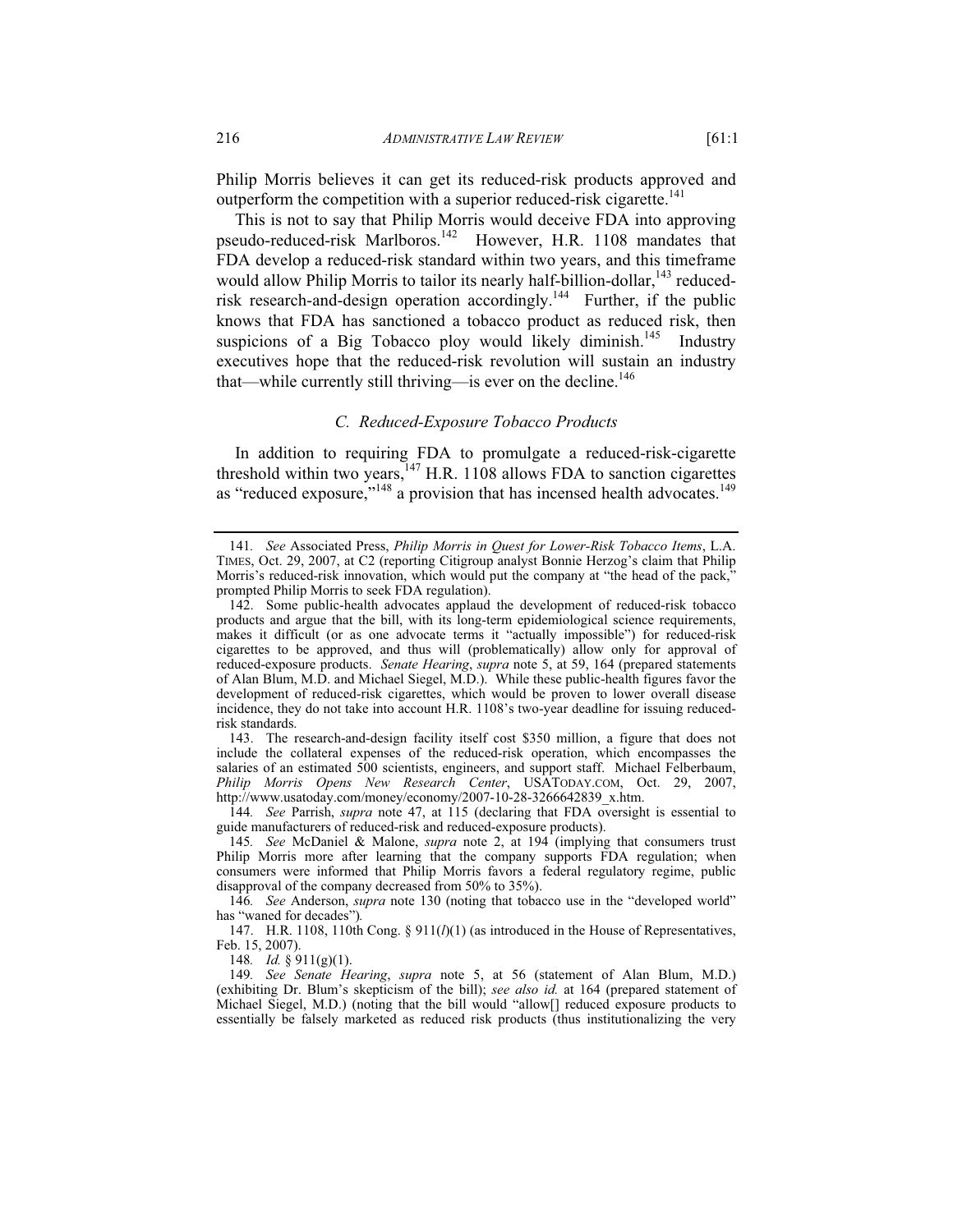In order to gain the reduced-risk moniker, H.R. 1108 requires tobacco products to be backed by epidemiological evidence demonstrating a significant reduction in incidents of tobacco-related disease—a fairly substantial evidentiary burden.<sup>150</sup> Alternatively, in order to gain the reduced-exposure moniker, H.R. 1108 only requires a demonstrated reduction in a certain *substance* found in a cigarette—whether the reduction actually decreases long-term disease incidence is irrelevant.<sup>151</sup>

For example, if a cigarette produced less cyanide than the average cigarette, $152$  it could be branded as reduced exposure. This would be despite a lack of scientific evidence demonstrating that smokers of the cigarette would be at any less risk for developing disease than smokers of cigarettes with standard cyanide levels.<sup>153</sup> Disturbingly, however, consumers may easily conflate *reduced exposure* with *reduced risk*. 154 Even though there is no scientific proof that filtered cigarettes (which reduce exposure to toxic substances) are less harmful than unfiltered cigarettes, ninety-five percent of filtered-cigarette smokers believe they are ingesting a safer product.<sup>155</sup> Thus, reduced-exposure branding, like reduced-risk branding, may persuade the public that smoking is safer. Yet while empirical data would support the fact that reduced-risk cigarettes produce fewer incidents of disease,<sup>156</sup> reduced-exposure branding would only foster consumers' unscientific, unfounded inferences.<sup>157</sup>

## III. A HARMED FOOD AND DRUG ADMINISTRATION

## *A. A Structurally Overwhelmed FDA*

The current status of FDA is less than ideal. According to recent intraagency assessments, FDA is not fulfilling its regulatory obligations and is

problem that the health organizations have expressed so much concern about)").

 <sup>150.</sup> H.R. 1108 § 911(g)(1)(A).

<sup>151</sup>*. Id.* § 911(g)(2)(A)(ii).

<sup>152</sup>*. See Senate Hearing*, *supra* note 5, at 56 (statement of Alan Blum, M.D.) (explaining that H.R. 1108 has no mandate to eliminate cyanide gases from cigarettes).

<sup>153</sup>*. Id.*

<sup>154</sup>*. Id.* at 59 (statement of Alan Blum, M.D.); *see also* Richard J. O'Connor et al., *Smoker Awareness of and Beliefs About Supposedly Less-Harmful Tobacco Products*, 29 AM. J. PREVENTATIVE MED. 85, 85, 89 (2005) (finding that 25% of smokers who could name a cigarette brand that claims to reduce exposure to cigarette-smoke constituents believed that the products were less harmful—a belief in conflict with scientific evidence).

<sup>155</sup>*. Senate Hearing*, *supra* note 5, at 56 (testimony of Alan Blum, M.D.).

<sup>156</sup>*. See* H.R. 1108 § 911(g)(1)(A) (allowing approval of modified risk products if the applicant can demonstrate that the product significantly reduces the harm and risk of tobacco-related disease).

<sup>157</sup>*. See Senate Hearing*, *supra* note 5, at 58–59 (prepared statement of Alan Blum, M.D.) (explaining that consumers would believe reduced-exposure cigarettes decrease the risks of getting disease).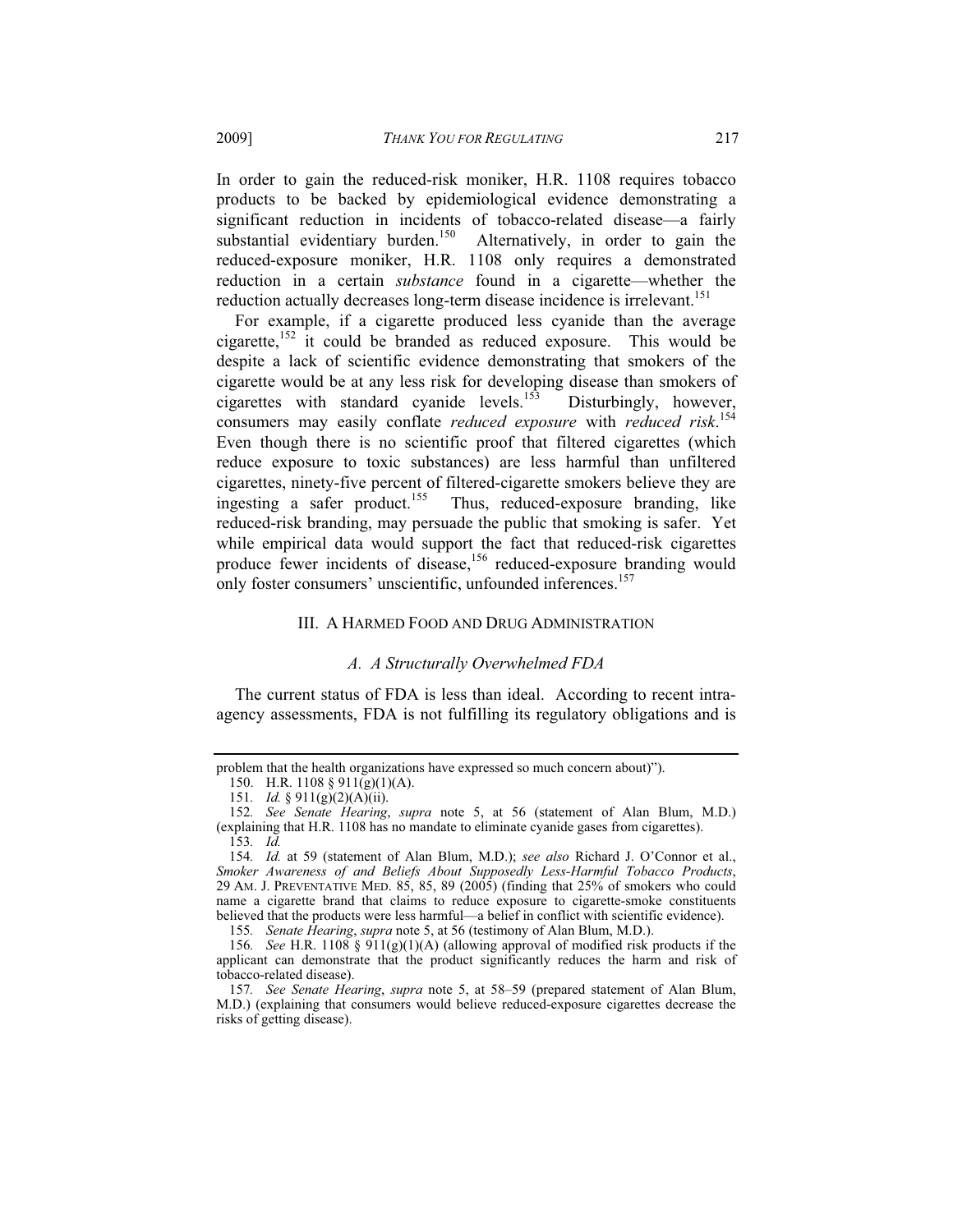falling further behind each year.<sup>158</sup> The current FDA is underfunded, overmandated, and in many ways ill-performing.<sup>159</sup> Congress has gradually entrusted more responsibilities to FDA since assigning its original duties in  $1906<sup>160</sup>$  But while the agency's list of administrative tasks has increasingly diversified,  $161$  expansions in responsibility have often come without a corresponding hike in agency appropriations.<sup>162</sup>

Although H.R. 1108 provides for additional agency funding, and even for user fees from the industry,<sup>163</sup> FDA leaders believe the funding is insufficient,<sup>164</sup> and general critiques of the user-fee system have found it rife with problems.165 But while underfunding is merely a logistical dollars-and-cents issue solved by increased appropriations, H.R. 1108 would pose organizational challenges for FDA that exceed monetary shortfalls.<sup>166</sup>

While the FDA of the 1990s was willing to endure years of litigation to regulate on its own terms, $167$  the present-day FDA does not want to regulate tobacco under H.R. 1108. Notably, Andrew von Eschenbach, FDA's

161*. See* Richard A. Merrill, *The Architecture of Government Regulation of Medical Products*, 82 VA. L. REV. 1753, 1767–68 (1996) (noting FDA's expanded duties, placing the agency in a gatekeeping position).

162*. See* Hutt, *supra* note 28, at 432 ("The FDA has become a paradigmatic example of the 'hollow government' syndrome—an agency with expanded responsibilities, stagnant resources, and the consequent inability to implement or enforce its statutory mandates.").

 163. H.R. 1108, 110th Cong. § 920 (as introduced in the House of Representatives, Feb. 15, 2007).

164*. See* von Eschenbach, *supra* note 26 (indicating that the projected FDA appropriations for 2008–2010 will be insufficient to implement H.R. 1108's complex program).

 165. One critic claims the system has worsened FDA's low public confidence numbers and "should be abandoned." For a discussion of the "Destructive Impact of User Fees," see Hutt, *supra* note 28, at 452–54.

166*.* Commissioner von Eschenbach writes,

By far, the most important and daunting challenge would be to develop the expertise necessary to carry out the functions called for by this bill. FDA does not have expertise regarding customarily marketed tobacco products and, therefore, would have to establish an entirely new program and hire new experts. Creating the appropriate organizational structure and hiring experts in the field of tobacco control and related sciences and other experts needed to staff the program at every level is considerably more challenging than simply filling identified vacancies in an existing program.

Von Eschenbach, *supra* note 26.

167*. See supra* notes 1, 13 and accompanying text (discussing litigation between the tobacco industry and FDA).

<sup>158</sup>*. See* Hutt, *supra* note 28, at 431 (noting that the author is a member of FDA's Science Review Subcommittee); *id.* at 432 (declaring that FDA is "an agency with expanded responsibilities, stagnant resources, and the consequent inability to implement or enforce its statutory mandates").

<sup>159</sup>*. Senate Hearing*, *supra* note 5, at 6 (opening statement of Sen. Enzi, Ranking Member, S. Comm. on Health, Education, Labor, and Pensions).

<sup>160</sup>*.* JOHN P. SWANN, HISTORY OF THE FDA, http://www.fda.gov/oc/history/historyoffda/default.htm.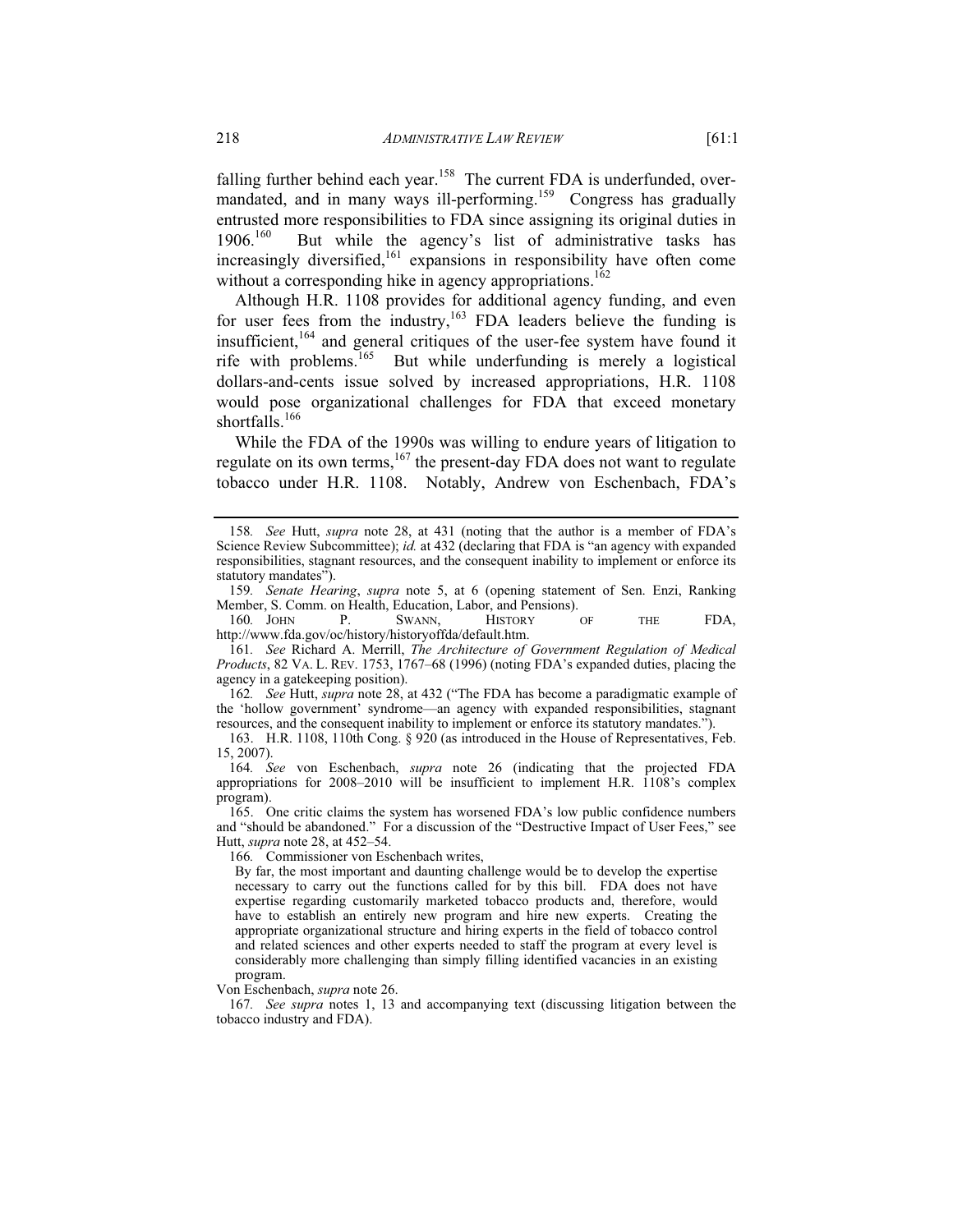current Commissioner, publicly opposes the measure.<sup>168</sup> Although antiregulatory politics under the Bush Administration may have contributed to von Eschenbach's disapproval,  $^{169}$  his concerns are valid, politics aside.<sup>170</sup>

A minority of the public-health community, skeptical of a historically deceptive company's motives, is fueling opposition to H.R.  $1108$ <sup>171</sup> One of the bill's most vocal critics claims that Philip Morris will support FDA regulation in principle and then impede substantive regulation in practice.172 Indeed, a prominent supporter of H.R. 1108 has implied that successful FDA regulation depends on a cooperative tobacco industry.<sup>173</sup> Thus, if the industry behaves belligerently by aggressively challenging unfavorable rules, FDA's regulatory power would exist primarily on paper. Serving in a superficial role does not help FDA, and extended appeals would distract the troubled agency from its existing mandates.

FDA is already riddled with problems, and regulating tobacco would only exacerbate the agency's plight.<sup>174</sup> From criticism of the agency's preemption of state tort claims in the midst of regulatory failure<sup>175</sup> to allegations that FDA favors industry profits over public-health concerns,  $176$ 

172*. See id.* at 87 (testimony of Alan Blum, M.D.) ("[Philip Morris has] done wonders with any regulation. They have outwitted us.").

173*. See* Nocera, *supra* note 3 (relating Matthew Myers's opinion that FDA regulatory success may depend on Philip Morris's not obstructing meaningful rules).

175*. E.g.*, Vladeck, *supra* note 102, at 994–97.

 176. FDA's critics already cry industry capture, pointing out, for example, that the agency relies on science from experts with relationships with prescription drug

<sup>168</sup>*. See* von Eschenbach, *supra* note 26 (reasoning that regulating under H.R. 1108 would undermine FDA's public-health role).

<sup>169</sup>*. See* Noah, *supra* note 101, at 923–24 (noting that the Administration's preference for minimal regulation caused an "about-face" in FDA philosophy).

 <sup>170.</sup> FDA is overmandated, underfunded, and ill-performing. Hutt, *supra* note 28, at 432. The tobacco industry has successfully "outwitted" government regulatory efforts for decades. *Senate Hearing*, *supra* note 5, at 87 (statement of Alan Blum, M.D.). H.R. 1108 has crucial compromises that were most likely lobbied-for by the tobacco industry. *See supra* notes 14–15 and accompanying text (describing Philip Morris's extensive lobbying efforts to promote legislation authorizing FDA regulation over the tobacco industry). Given such a confluence of undesirable circumstances, it is understandable that FDA does not want to regulate. Further, one legal scholar argues that FDA's recent spate of regulatory failures more likely resulted from "structural weaknesses and resource limitations" than from an antiregulatory political mindset. Vladeck, *supra* note 102, at 984; *see also id.* at 994–97 (describing FDA's regulatory failures). Thus, agency problems might transcend politics.

<sup>171</sup>*. See, e.g.*, *Senate Hearing*, *supra* note 5, at 56–58 (statement and prepared statement of Alan Blum, M.D.) (noting the industry's history of making implicit, untrue lowered-risk claims); *cf. id.* at 176 (memorandum of Joel L. Nitzkin, M.D.) (asserting that the proposed requirements under H.R. 1108 "strongly favor" Philip Morris, thus explaining its support of the bill).

<sup>174</sup>*. See id.* at 84–85 (testimony of Alan Blum, M.D.) (commenting on the absurdity of giving FDA authority over tobacco given the agency's recent failures). *Compare Senate Hearing*, *supra* note 5, at 176 (memorandum of Joel Nitzkin, M.D.) (noting that H.R. 1108 invites litigation), *with id.* at 32 (opening statement of Sen. Hatch) (expressing concern about giving the struggling agency more responsibilities with "maybe not enough finances to take care of it").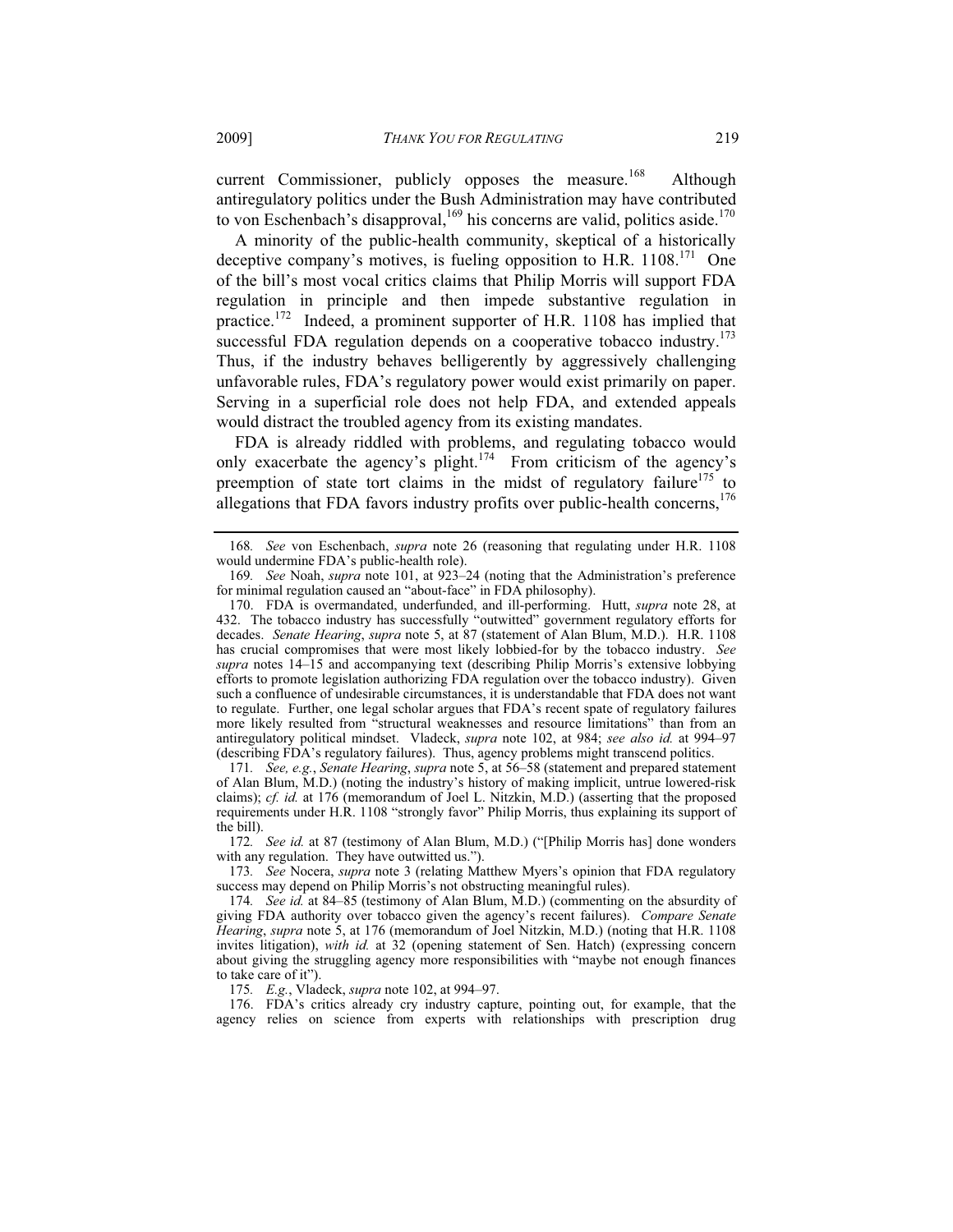the agency faces attacks from multiple directions. Consumer confidence is at an all-time low, and public distrust of the agency has steadily risen.<sup>177</sup> An underperforming, underfunded FDA with flagging public confidence would not be prepared to battle a deep-pocketed company trying to make its way back to the top of the corporate ladder.<sup>178</sup>

For health advocates, supporting regulatory legislation alongside Philip Morris is a calculated risk.<sup>179</sup> Although initially skeptical of the company's motives, many prominent public-health advocates have resolved to support FDA regulation along with Philip Morris.<sup>180</sup> Their risk-taking is understandable. At worst, if FDA regulation fails, the public would likely commend health advocates for their efforts and blame the misfire on a toopowerful tobacco industry; at best, regulation could succeed if Philip Morris's corporate-speak of "tough but reasonable" regulation is genuine, $181$  or if a courageous (and properly funded) FDA took on the industry.182

For FDA, though, the risks are more grave. $183$  The risks include the headaches of organizational expansion,<sup>184</sup> coupled with the prospect of dealing with a well-funded, historically uncooperative industry $185$  whose livelihood depends on selling cigarettes. Should H.R. 1108's regulatory approach fail, public-health advocates would likely change course and develop other tactics for battling the industry. For FDA, however, it could take decades to recover from such a high-profile, large-scale debacle.<sup>186</sup>

180*. See Senate Hearing*, *supra* note 5, at 14 (prepared statement of Matthew Myers) (claiming that the bill has the support of every major public-health organization).

181. 2008 Philip Morris Policy Statement, *supra* note 86, at 32.

182*. But see supra* note 121 and accompanying text (demonstrating Sen. Coburn's doubt that the FDA bureaucracy will take aggressive action).

 183. One FDA expert asserts the agency is at a "critical point in its history" and that the picture of FDA's future he gleans from recent assessments is "alarming." Vladeck, *supra* note 102, at 997, 999.

184*. See* von Eschenbach, *supra* note 26 (noting that "the most important and daunting challenge" would be to develop FDA expertise to implement H.R. 1108).

185*. See Senate Hearing*, *supra* note 5, at 57 (statement of Alan Blum, M.D.) (detailing the tobacco industry's history of circumventing regulation and of consumer deception).

 186. When the FTC tried (and failed) to impose restrictions on the industry after the Surgeon General's 1964 warning, it took "decades" for the agency to recover. PBS,<br> *Inside* the Tobacco Deal, FRONTLINE ONLINE,  $F$ RONTLINE http://www.pbs.org/wgbh/pages/frontline/shows/settlement/interviews/myers.html (interview with Matthew Myers) (last visited Oct. 14, 2008). A similar failure for FDA could make an

manufacturers. Cristina Rodríguez, *The FDA Preamble: A Backdoor to Federalization of Prescription Warning Labels?*, 41 J. MARSHALL L. REV. 161, 165 (2007).

<sup>177</sup>*. See* Hutt, *supra* note 28, at 442–43 (demonstrating that while FDA had a publicconfidence rating of 80% in the 1970s, by 2006 it had slipped to 36%).

<sup>178</sup>*. See* Burritt, *supra* note 129 (describing Altria Group's marketing strategy); *see also*  McDaniel & Malone, *supra* note 2, at 197 (positing that the tobacco industry supports FDA regulation to boost its public image).

<sup>179</sup>*. See* Nocera, *supra* note 3 (Matthew Myers explained that the real test of Philip Morris's commitment to regulation would come only after regulation begins).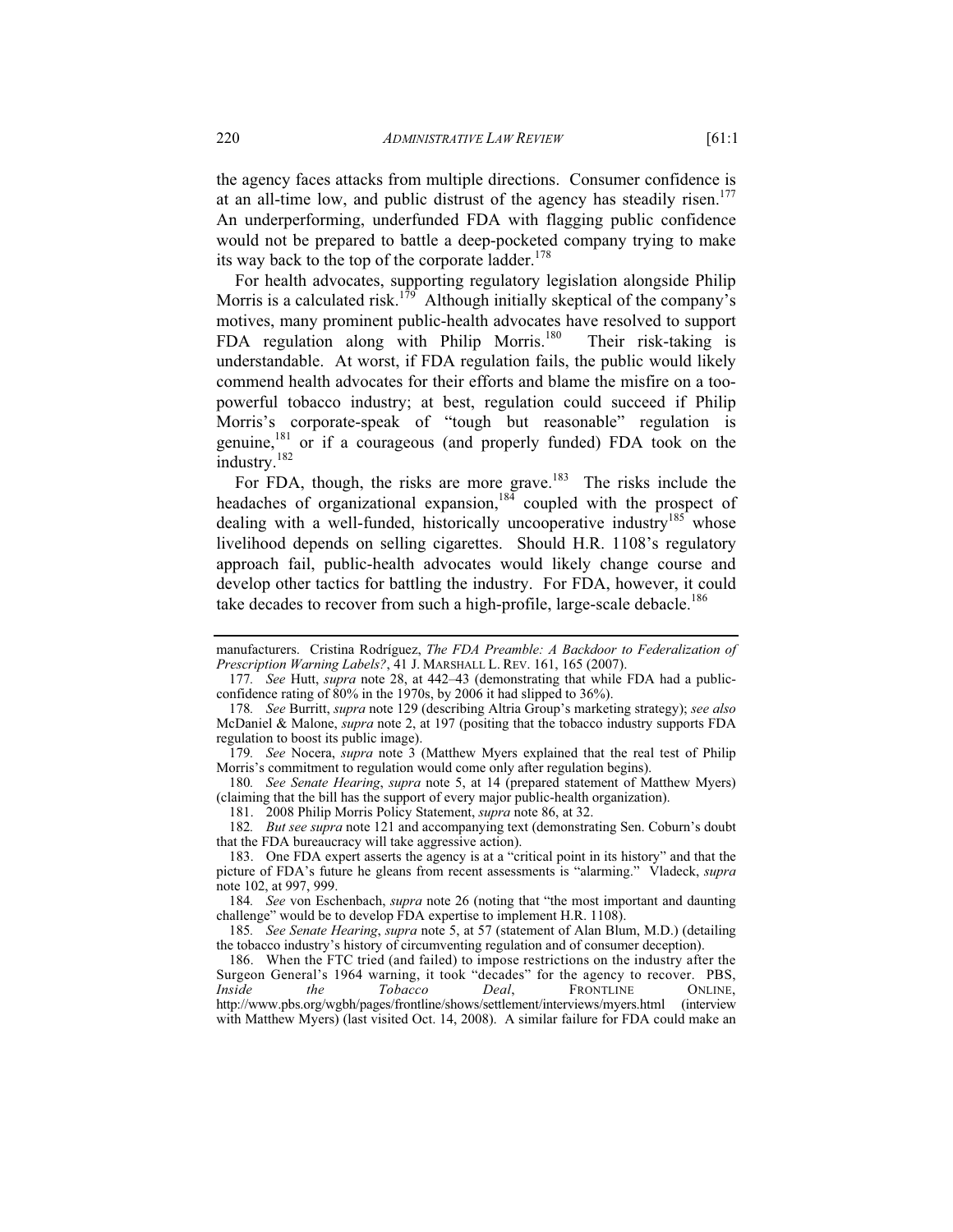## *B. Undermining FDA's Mission of Protecting the Public*

FDA is responsible for protecting and advancing the public health.<sup>187</sup> The tobacco industry has a well-documented history of deception that has harmed the public health.<sup>188</sup> After public concern over the health hazards of cigarette smoking began to climb in the 1960s and 1970s,<sup>189</sup> cigarette manufacturers responded by marketing "light" and "low tar" cigarettes.<sup>190</sup> These initiatives were supported by massive advertising campaigns that attempted to mislead the public into believing that certain cigarette brands posed fewer health problems.<sup>191</sup>

Despite the industry's history of using lowered-risk health claims to persuade the public that cigarette smoking could be part of a healthy lifestyle, H.R. 1108 provides for the marketing of reduced-risk and reduced-exposure tobacco products.192 While it is debatable whether a reduced-risk cigarette is possible (skeptics argue that smoking cessation is the only proven way to reduce harm),<sup>193</sup> the public-health community uniformly condemns approval of reduced-exposure cigarettes,  $194$  which would be unsupported by epidemiological evidence.<sup>195</sup>

Even conceding, *arguendo*, that a cigarette can pose a reduced risk, *forcing* FDA to issue standards for approving what would still be deadly products creates an ideological crisis.<sup>196</sup> Cigarette companies' survival

 189. The Surgeon General issued the epochal warning in 1964 that smoking caused cancer and disease. *See* Parrish, *supra* note 47, at 111 (regretting that the tobacco industry publicly denied the conclusion and describing the "reservoir of public anger" emanating from the denial).

190*. Senate Hearing*, *supra* note 5, at 58 (prepared statement of Alan Blum, M.D.).

191*. Id.*

 192. H.R. 1108, 110th Cong. § 911(h)(5) (as introduced in the House of Representatives, Feb. 15, 2007).

195*. See* H.R. 1108 § 911(g)(2)(A)(ii)–(iv) (permitting FDA approval of tobacco products without support from long-term epidemiological studies).

196*. See* von Eschenbach, *supra* note 26 (commenting that the bill makes the publichealth-minded FDA regulate a product that causes disease even when "used as intended").

already hostile regulatory atmosphere worse, portending a bleak future for the agency. *See*

*supra* note 102 and accompanying text (discussing increased judicial distrust of the agency).<br>187. Food & Drug Administration, FDA's Mission Statement, 187. Food & Drug Administration, FDA's Mission Statement, http://www.fda.gov/opacom/morechoices/mission.html (last visited Oct. 14, 2008); *cf.*  HUTT, MERRILL & GROSSMAN, *supra* note 49, at 5 (declaring that FDA's perpetual assignment has been to ensure the products it regulates are safe).

<sup>188</sup>*. See, e.g.*, United States v. Philip Morris USA, Inc., 449 F. Supp. 2d 1, 852 (D.D.C. 2006) (discussing Philip Morris's persistent attempts to deceive the public by concealing or distorting the health risks of cigarettes).

<sup>193</sup>*. See Statement on the Science of Reduced Risk Tobacco Products Before the H. Comm. on Government Reform* (2003) (statement of Scott J. Leischow, Ph.D., Chief, Dep't of Health & Human Services), *available at* http://www.hhs.gov/asl/testify/t030603a.html (declaring that "all tobacco products are hazardous . . . there is no safe level of tobacco use").

<sup>194</sup>*. See, e.g.*, *Senate Hearing*, *supra* note, at 59, 164 (listing health advocates' arguments that FDA should not be allowed to approve reduced-exposure products).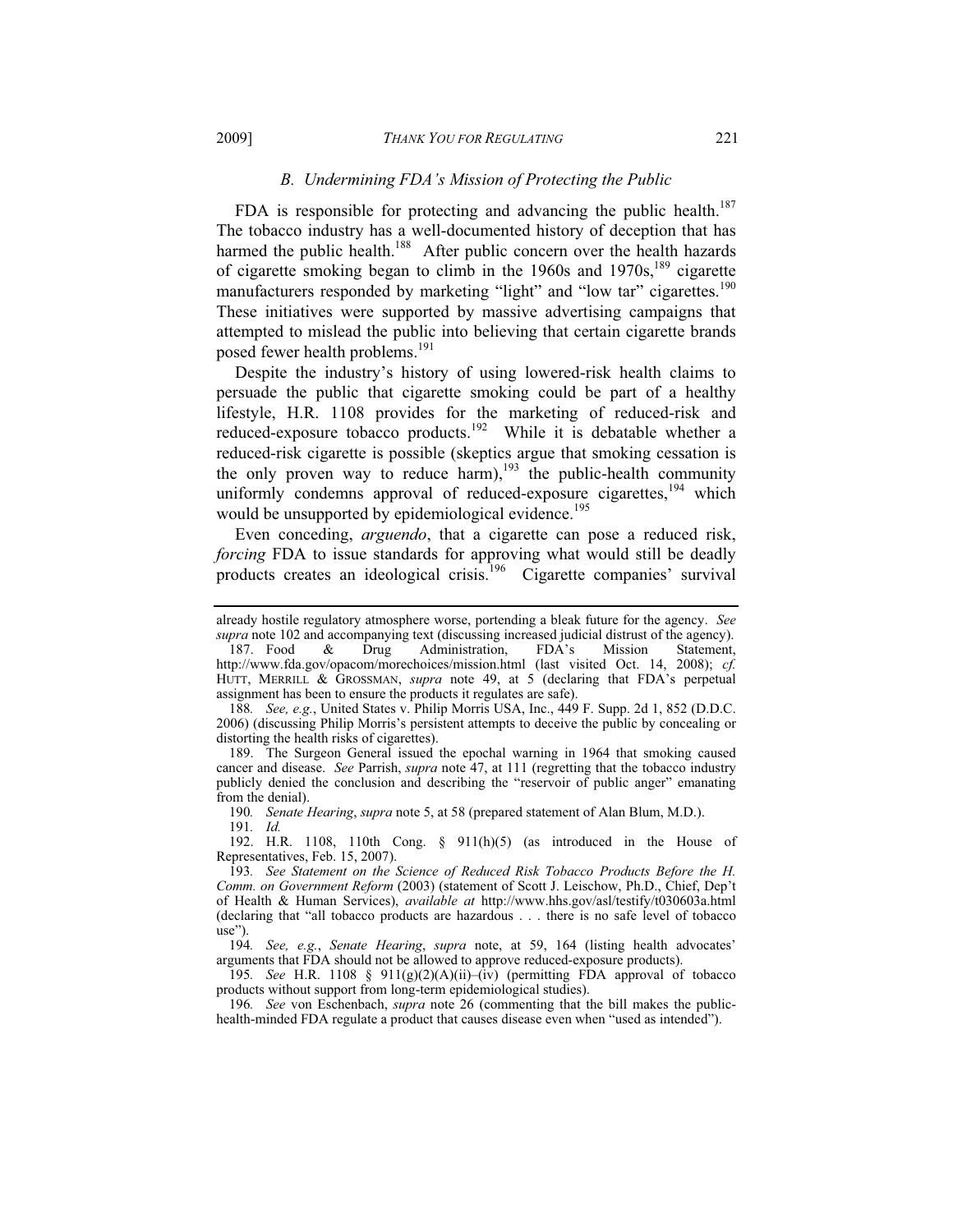depends on maintaining smoking rates. The public health depends on reducing smoking rates.<sup>197</sup> Since reduced-risk-branded cigarettes would inform the public that the product had been made safer, it is likely that more people would smoke.<sup>198</sup> If more people smoke because of an FDA rule, then the agency would be complicit with the tobacco companies in harming the public health.<sup>199</sup>

## RECOMMENDATIONS

Despite passing the House by a  $326-102$  vote,<sup>200</sup> the Family Smoking Prevention and Tobacco Control Act stalled in the Senate, and did not become valid law.201 Again, while H.R. 1108 failed to pass, it is likely that nearly identical legislation will be introduced in the future.<sup>202</sup> Additionally, Philip Morris will continue lobbying for FDA regulation despite a changed political landscape—the Democratic assumption of congressional control has not deterred regulatory pursuits<sup>203</sup>—and the company's support will be

199*. See Senate Hearing*, *supra* note 5, at 57 (statement of Alan Blum, M.D.) (opining that while currently only the tobacco companies commit consumer fraud, H.R. 1108 will necessarily implicate FDA in fraudulent behavior).

 203. *See id.* at 20 (noting that H.R. 1108, introduced in February 2007 in a Democraticmajority House of Representatives, was "an attempt to balance the competing interests of

<sup>197</sup>*. See Senate Hearing*, *supra* note 5, at 159 (prepared statement of Anne Landman) (declaring "a healthy tobacco trade is antithetical to public health").

 <sup>198.</sup> H.R. 1108 stipulates that FDA take into account "users and non-users" when approving reduced-risk products; namely, the proposal considers the probability that users would be less likely to quit smoking or that non-users would begin smoking. H.R. 1108 § 907(a)(3)(A)–(B). However, FDA decisions would be based in large part on tobaccoindustry scientific data. *Id.* § 911(g)(3)(A). Furthermore, consumer perception of the products' dangerousness would not be measured until after approval in postmarket surveillance. *Id.* § 911(g)(2)(C)(ii).

<sup>200.</sup> Rob Stein, *House Votes to Let FDA Regulate Tobacco Industry*, WASH. POST, July at http://www.washingtonpost.com/wpdyn/content/article/2008/07/30/AR2008073002674.html ("The White House has signaled that President Bush will veto the legislation if it is approved by the Senate, which may not have a veto-proof majority in support of it."). As illustrated by the vote margin, regulating tobacco is not a purely partisan issue. Persuading Republicans to support regulation that the party generally frowns upon has long been a goal of Philip Morris. *See* McDaniel & Malone, *supra* note 2, at 194–95 (observing that over a recent ten-year period the company donated \$8.1 million to Republicans and developed lobbying tactics designed to appeal to the party's members).

 <sup>201.</sup> *See* Govtrack.us, H.R. 1108 (110th Cong.), http://www.govtrack.us/congress/bill.xpd?bill=h110-1108 (explaining that the bill as H.R. 1108 is dead, but could be introduced in a future session of Congress under a different bill number).

<sup>202.</sup> *See* REDHEAD & BURROWS, *supra* note 6, summary (explaining that the Family Smoking Prevention and Tobacco Control Act was first introduced in the 108th Congress, and that the 110th Congress's H.R. 1108 was simply a reintroduction of that original bill). The FDA tobacco bills that have been introduced since the 107th Congress—and gained the support of both Philip Morris and the public-health community—have been either identical or very similar in content to each other and H.R. 1108. *Id.* at 19–20.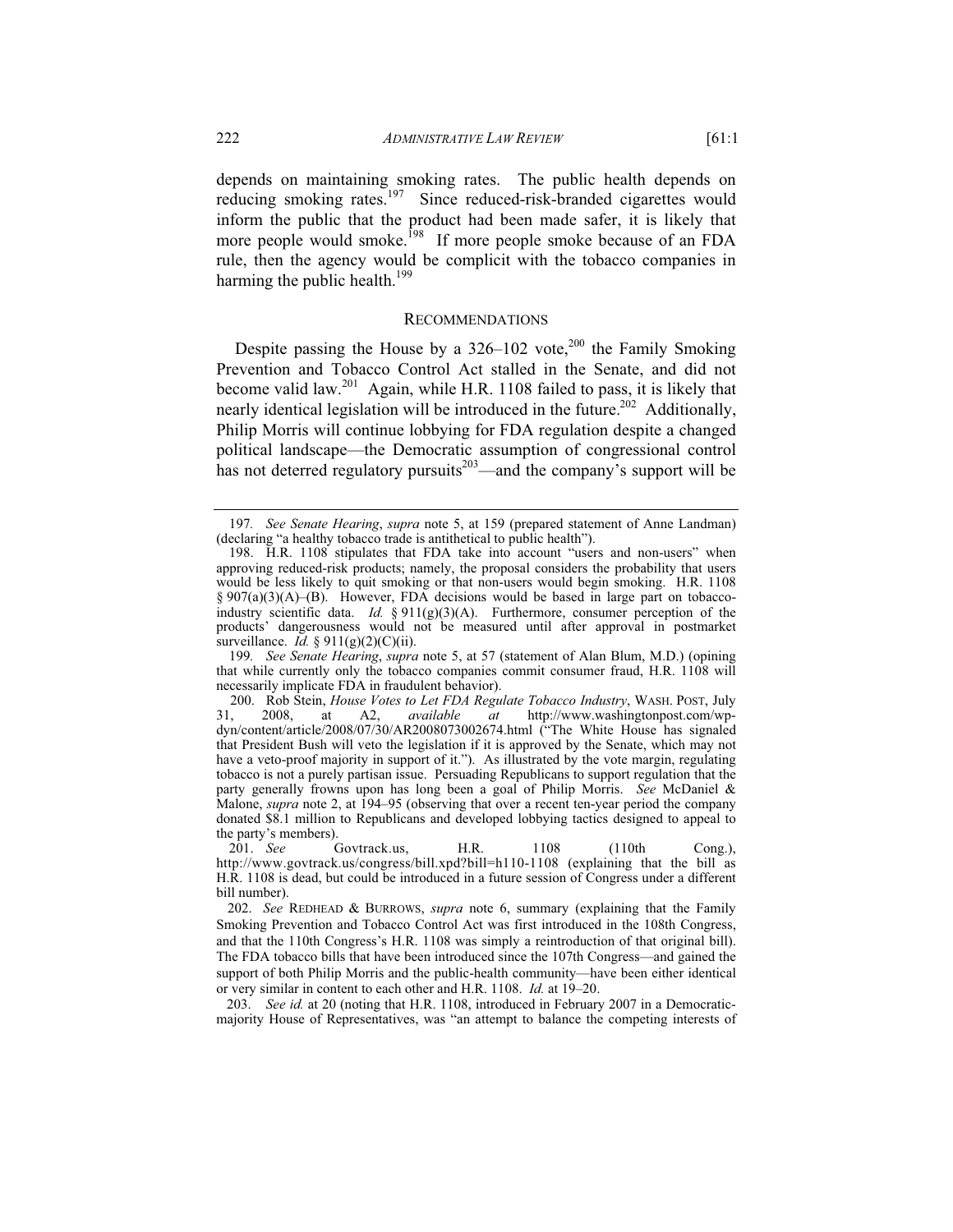politically necessary for regulatory legislation to succeed.<sup>204</sup>

In a controversy with many unknown variables, one thing is certain: Philip Morris will not sign off on a suicide pact.<sup>205</sup> As the last eight years suggest, any bill that is supported by Philip Morris will be influenced by Philip Morris, which will result in compromises that harm FDA and allow the company to impede substantive regulation. $206$ 

Even without Philip Morris's influence, FDA regulation may not be desirable.<sup>207</sup> Rather than appropriating funds to the agency for tobacco industry regulation, Congress could spend the money on more effective means of reducing tobacco consumption.<sup>208</sup> For instance, California, the state that spends the largest amount of money combating cigarette smoking, has achieved a smoking rate of 13.5%, the second lowest in the country.<sup>209</sup> Federal action mirroring California's efforts could be similarly effective.<sup>210</sup>

Alternatively, as one Senator urges, Congress could directly pass the rules that health advocates hope FDA will promulgate.<sup>211</sup> Instead of

204*. See* Saul, *supra* note 24 (proffering that legislation requires Philip Morris's support).

205*. See* Parrish, *supra* note 47, at 114 (conceding that any regulation must still allow his company to make profits, as it is an obligation the company has to its shareholders).

 206. Senator Coburn offers his H.R. 1108 assessment: "We're going to shuffle this [bill] over and in 10 years, we're going to be back here talking about the same thing because Marlboro will be Marlboro tomorrow." *Senate Hearing*, *supra* note 5, at 83.

207*. See* Healton, *supra* note 98, at 98 (lamenting that "[i]t is very difficult to have enlightened public policy if the majority of our state legislators and federal legislators . . . are receiving tobacco industry donations").

 208. Current tobacco-control theory focuses less on regulating the composition of cigarettes and more on reducing the harm to second-hand smoke recipients and "denormalizing" cigarette smoking. *Senate Hearing*, *supra* note 5, at 158 (prepared statement of Anne Landman).

209*. See* Heather Knight, *S.F. Pushes Legislation to Promote Good Health*, SFGATE.COM, Aug. 4, 2008, http://www.sfgate.com/cgibin/article.cgi?f=/c/a/2008/08/04/MNBG122T4F.DTL (noting that the money is spent on massive statewide advertising, increased cigarette taxes, and limits on permissible smoking areas); Victoria Colliver, *Employers Ponder Tough Tactics to Halt Smoking*, SFGATE.COM, June 17, 2008, http://www.sfgate.com/cgibin/article.cgi?f=/c/a/2008/06/16/BUKG11A2VO.DTL&tsp=1 (indicating that only Utah's smoking rate is lower than that of California).

210*. See, e.g.*, Healton, *supra* note 98, at 94 (explaining that the national "truth®" massmedia advertising campaign was crucial in slashing youth smoking by 22% in its first two years).

211*. See Senate Hearing*, *supra* note 5, at 83 (testimony of Sen. Coburn) ("[Health advocates are] going to trust an agency to do what we don't have the courage to do as a

Philip Morris and leading anti-tobacco groups"). Further, Philip Morris issued a policy statement that advocated FDA regulation as of April 2008. 2008 Philip Morris Policy Statement, *supra* note 86. By April 2008, the company must have appreciated the possibility of a Democratic Congress and Democratic President beginning in 2009, as Gallup polls from that month had Barack Obama and John McCain in a statistical dead heat. *See* Lee Byron, Chris Barnes & Henry Corrigan-Gibbs, *Presidential Polls Over Time*, NYTIMES.COM, Nov. 2, 2008, http://elections.nytimes.com/2008/president/whosahead/polling/index.html.